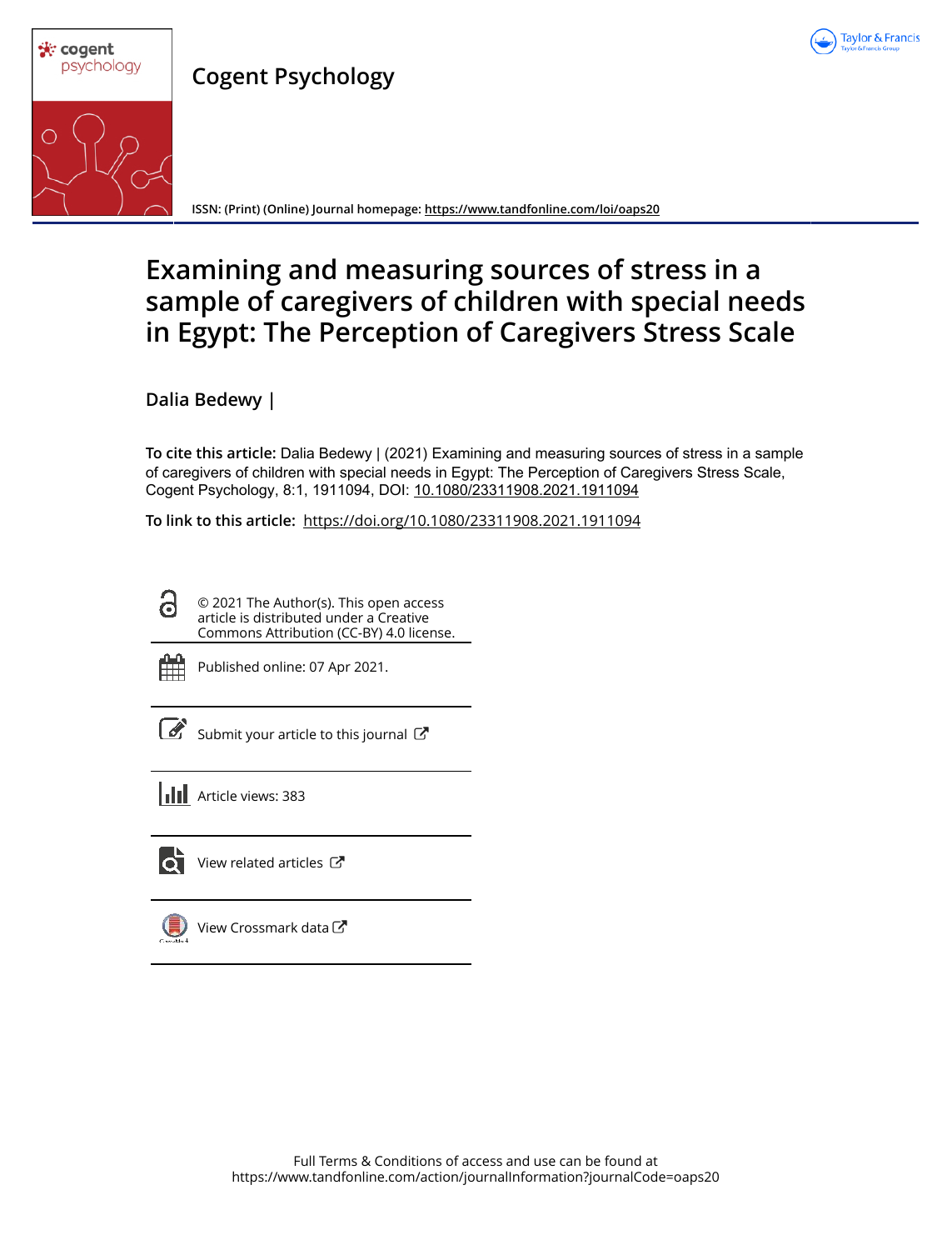



Received: 23 August 2020 Accepted: 26 March 2021

\*Corresponding author: Dalia Bedewy, College of Humanities and Sciences, Ajman University, Ajman, United Arab Emirates. E-mail: d.bedewy@ajman.ac.ae

Reviewing editor: Marco Tommasi, Department of Medicine and Aging Sciences, University of Chieti-Pescara, Chieti, ITALY

Additional information is available at the end of the article

## **EDUCATIONAL PSYCHOLOGY | RESEARCH ARTICLE**

Examining and measuring sources of stress in a sample of caregivers of children with special needs in Egypt: The Perception of Caregivers Stress Scale

### <span id="page-1-0"></span>Dalia Bedewy<sup>[1,2](#page-13-0)\*</sup>

**Abstract:** This study aims to examine stress among caregivers of multiple disabled children and to develop and psychometrically assess an instrument to measure the sources of psychological stress among caregivers. The author developed a 24-item scale to measure the sources of stress among caregivers with (6–18) years old intellectually and physically disabled children. Experts ( $n = 12$ ) provided a content validity of the instrument before it was administered to ( $n = 209$ ) both male and female caregivers who are directly involved in the daily care of their disabled children. The experts' agreement about the relevance of the instruments' items to measure caregivers' perceptions of sources of stress related to the care of their children was 89%. Internal consistency reliability for the instrument was .86 (Cronbach's alpha). Factor analysis resulted in four cohesive and theoretically meaningful factors, and there is evidence for convergent validity. The developed instrument is a reliable, valid and empirical measure to assess the severity of stress.

**Subjects: Health Psychology; Cognitive Psychology; Educational Psychology** 



Dalia Bedewy

## ABOUT THE AUTHOR

Dalia Bedewy is an assistant professor of psychology at Ajman University (UAE) and Tanta University (Egypt). The author had been involved in many projects for the university such as: Participating in a research about the effect of certain characteristics of the stimuli on selective attention in a sample of university students, 2007. She has participated in a psychological research about the self-regulated learning, 2004, participating in a research about learning disabilities, 2003, participating in a research about Program of Cognitive-Behavioral therapy and Assertiveness for epileptic Patients, 2002. She has also published researches that tackled topics such as school violence, test anxiety, aggressive behavior, and phonological encoding. She has reviewed articles in many SCOPUS-indexed journals such as the *Journal of Health Psychology*. She is a member of the scientific committee of 7th International Conference on Education 2021– (ICEDU 2021 and a member of the Research Ethics Committee of Ajman University.

## PUBLIC INTEREST STATEMENT

Children with special needs can be defined as children having difficulties in any area of an individual's functionings, such as impairments, activity limitations, and/or participation restriction in any area of life, which result from interactions between an individual with health conditions and contextual factors such as their environment or personal factors; their caregivers are required to provide services beyond that needed by regular children in order for them to be individually planned or coordinated. This study developed an assessment tool to measure sources of psychological stress among caregivers of children with special needs. The results revealed four factors related to caregivers' experiences of stress (physical strain, emotional strain, socioeconomic strain, child behavior). The study calls for more consideration of policies and procedures should be in place while communicating with individuals with special needs and their caregivers, and it also suggests that intervention strategies for the caregivers should receive more attention.





© 2021 The Author(s). This open access article is distributed under a Creative Commons Attribution (CC-BY) 4.0 license.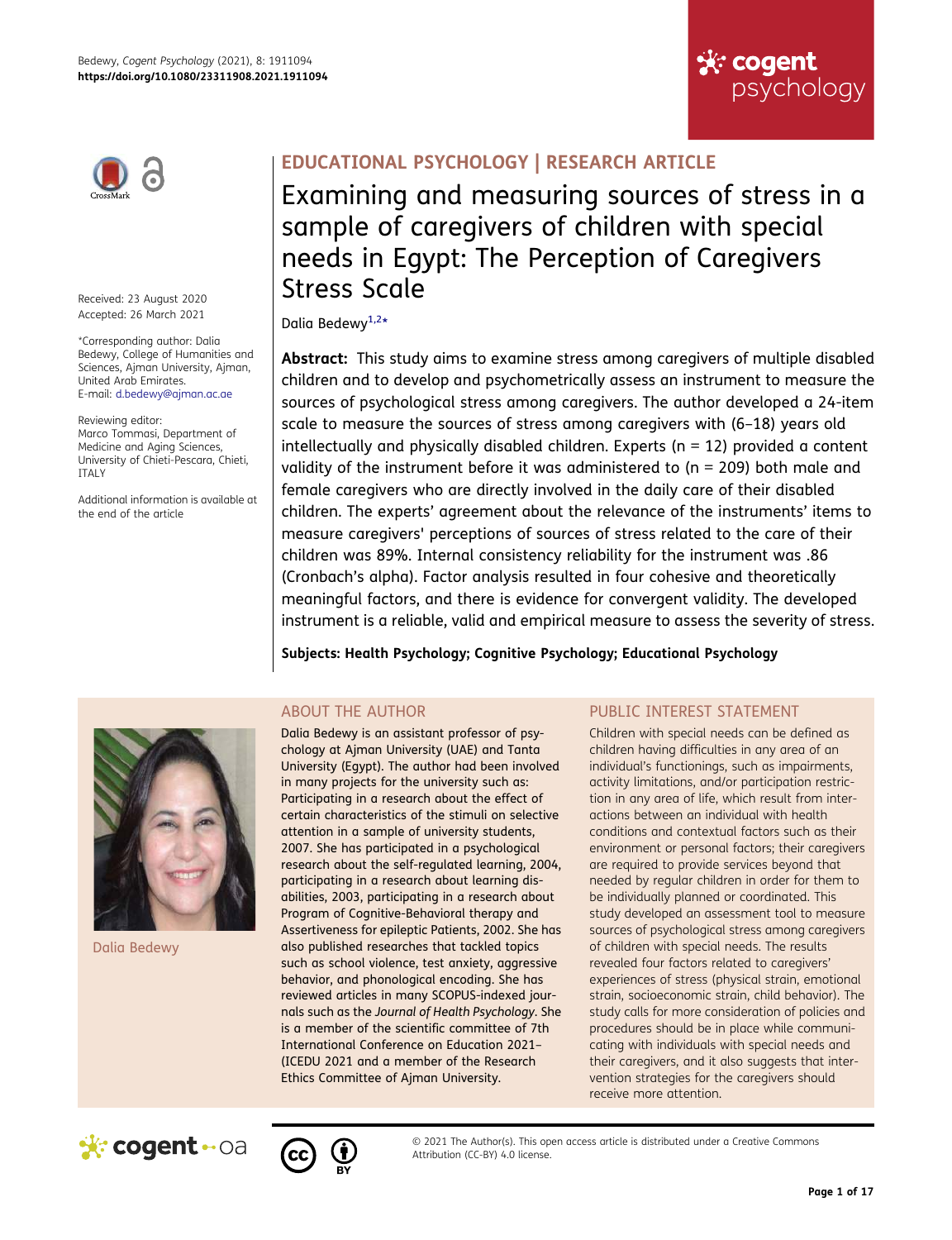### **Keywords: Stress; children with special needs; measurement scale; caregivers**

### **1. Introduction**

<span id="page-2-7"></span><span id="page-2-4"></span><span id="page-2-3"></span><span id="page-2-1"></span>The Egyptian Central Agency for Public Mobilization and Statistics in shows that there are more than 10 million children with special needs in Egypt. Parents constantly require information concerning the child's condition, and methods to deal with his/her needs and attitudes (Boyd, [2002\)](#page-13-1). Many studies have revealed that stress among caregivers of children with special needs is multi-factorial including financial, social and emotional attributes (Bailey et al., [1994;](#page-13-2) Bobbitt et al., [2016](#page-13-3); Brinter et al., [2005](#page-13-4); Duchovic et al., [2009\)](#page-13-5). Stress modes and emotional instability of the caregiver usually occur with shocking response, denial and anguish attitude to the initial diagnosis of the child's needs (Chou, [2000](#page-13-6); Cronin, [2004](#page-13-7)). Kandel and Merrick ([2005\)](#page-14-0) have reported the findings of various studies regarding families having a child with a disability. There are five emotional stages following the birth of such a child: *denial, anger, bargaining, depression and acceptance* (Ferguson, [2002](#page-13-8)). Caregivers tend to show signs of distress, a feeling of being misfortunate and embarrassment.

<span id="page-2-12"></span><span id="page-2-10"></span><span id="page-2-6"></span><span id="page-2-5"></span>Caregiver stress can be defined as the extent to which caregivers perceive that their financial status, health, physical health, and social life have dramatically suffered as a result of providing care to the care recipient (Dempsey & Dunst, [2004\)](#page-13-9). The most common stressors reported by these caregivers include financial stress (Heller et al., [1999](#page-14-1)), social isolation (Kimura & Yamazaki, [2013\)](#page-14-2), increased child behavioral problems (Neece et al., [2012\)](#page-14-3), and disrupted family cohesion (Faramarzi & Bavali, [2017;](#page-13-10) Mitchell et al., [2016](#page-14-4)).

<span id="page-2-14"></span><span id="page-2-13"></span><span id="page-2-8"></span><span id="page-2-2"></span>There are empirical evidences that caregivers of children with special needs usually experience higher levels of stress than do parents of normal children (Blacher et al., [2009;](#page-13-11) Hayes & Watson, [2013](#page-14-5)). It is not clear why some caregivers manage to adjust well to the child's special needs, while others show less success. (Rentinck et al., [2007](#page-14-6)) reported factors related to the various childrelated factors and parent-related factors in the adaptation process.

<span id="page-2-15"></span>Measurements and instruments are important tools for caregiver assessment to gather information in order to specify the responsibilities, needs and different resources of the caregiver as well as the ability of the caregiver to fulfill the needs of the child with special needs (Terwee et al., [2012\)](#page-14-7). Health professionals ought to focus on caregivers because caregivers may fail to function effectively if their needs have not been met, even their role supporters to the care recipients might be negatively affected. Over the last two decades, developed instruments of caregivers' assessment have addressed three areas of research: caregiver burden, needs, and quality of life (Farnik et al., [2010](#page-13-12)).

### <span id="page-2-9"></span>*1.1. Factors related to child and parents*

<span id="page-2-16"></span>The first reaction of the caregivers to the birth of a child with special needs is usually a complex reaction consisting of denial, shame, resentment and grief. Such emotional state of the caregivers can hinder their capacity to cope with the situation (Van & Selder, [1989](#page-14-8); Weiss, [2002](#page-14-9)). Some families manage to create a closer relationship and successfully take care of the member with the special need using a variety of resources, whereas other families fail to achieve the same level of acceptance, hence, experience more tensions, conflicts, and frustrations between members (An, [2006](#page-13-13)). Families who cannot cope with the responsibilities of a child with special needs experience sorrow, anger, desperation, and lower self-esteem.

<span id="page-2-11"></span><span id="page-2-0"></span>Caregivers of a child with special needs usually feel they lack control over their daily routine, which causes them an unpleasant experience of social, physical, and emotional stress, which eventually affects their psychological well-being (Hassall et al., [2005\)](#page-14-10). Limited social networks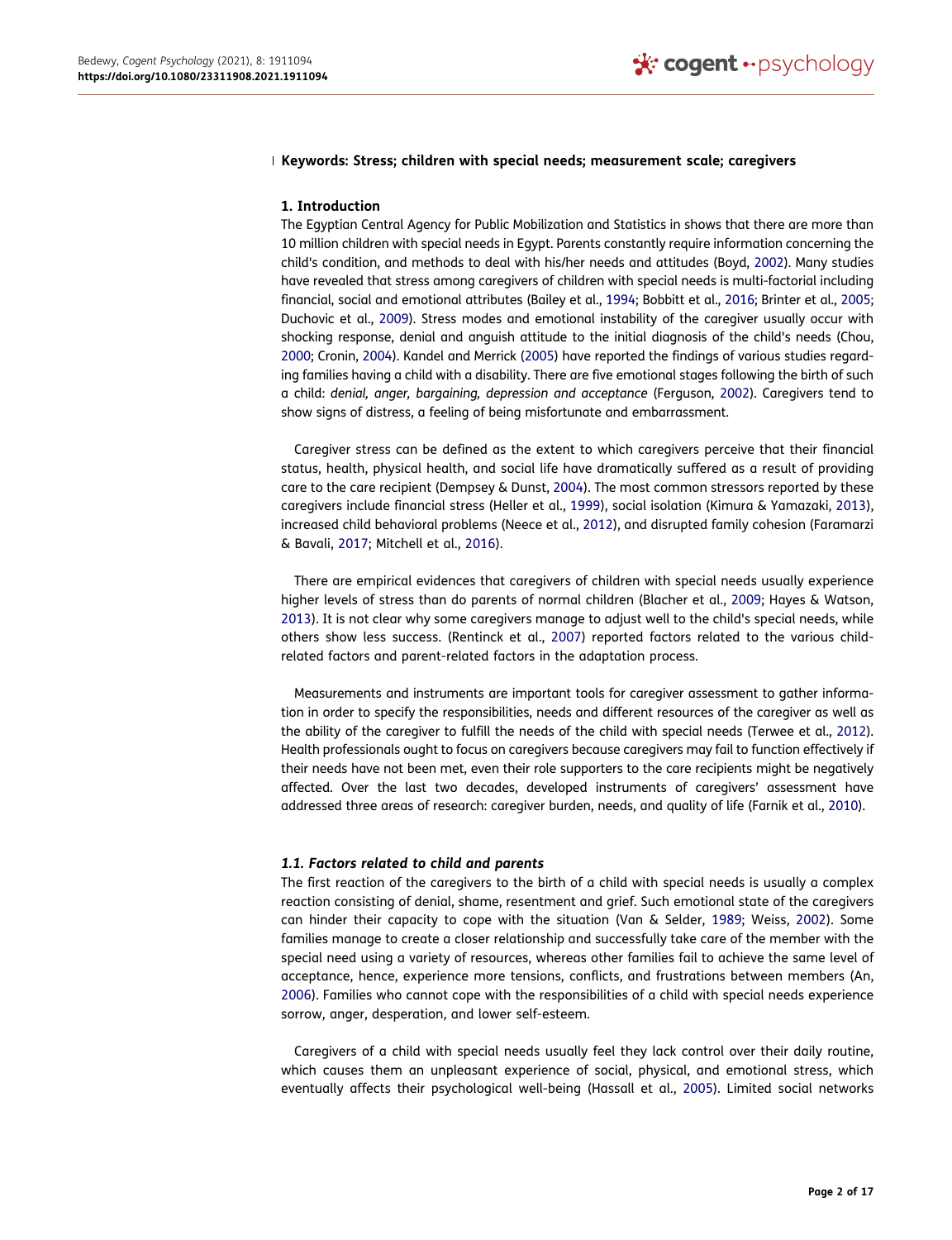<span id="page-3-3"></span>due to the responsibilities of taking care of a child with special needs is likely to increase parental stress (Dunn et al., [2001](#page-13-14); Murphy et al., [2006](#page-14-11); White & Hastings, [2004](#page-14-12)).

<span id="page-3-13"></span><span id="page-3-2"></span>One way to explain caregivers' stress is by depicting it as a counter psychological and physical response to the detected imbalance between responsibilities in family life and the ability to meet those demands (Deater-Deckard, [1998](#page-13-15)). With all the responsibilities and demands of the parenting life style, parents of children with special needs report high level of stress than do parents of regular children (Silverman et al., [2009](#page-14-13)). Caretaking for children with special needs magnifies stress that can easily disturb the cognitive and emotional status of all household members (Ross et al., [2011](#page-14-14); Seligman & Darling, [1997\)](#page-14-15). Children with special needs experience behavioral problems, such as self-injury and aggressive behavior, which add further demands to the caregivers to resolve (Nachshen et al., [2005\)](#page-14-16).

<span id="page-3-12"></span><span id="page-3-11"></span><span id="page-3-9"></span><span id="page-3-6"></span><span id="page-3-5"></span><span id="page-3-4"></span>The reaction of the society may also add another source of stress on caregivers (Dyson, [1991\)](#page-13-16). Khamis ([2007](#page-14-17)) reported that the combined predictors of child characteristics, parent socio-demographics, and family environment accounted for 36.3% of parental stress and 22.5% of parental psychiatric symptoms. Comparison between parents who take care of children with special needs and parents who have regular children shows that the former had a smaller social network (Sharpley et al., [1997\)](#page-14-18). The reason for that limited social network would be the feeling of guilt and shame experienced by the parents (Saloviita et al., [2003\)](#page-14-19), and socialization capacity of the caregivers' life would be negatively affected by such isolation (Upadhyaya & Havalappanavar, [2008](#page-14-20)). On the other hand, support received by family and friends has been associated with lowstress symptoms (Rosenzweig et al., [2002\)](#page-14-21).

<span id="page-3-14"></span><span id="page-3-10"></span><span id="page-3-8"></span><span id="page-3-1"></span>Families of children with special needs often experience decreased financial resources (Curran et al., [2001](#page-13-17); Thyen et al., [1999\)](#page-14-22). Caregiving will dispose of certain financial issues that include healthcare expenses, losing a job or career development opportunities and cutting back work hours (Baker et al., [2002](#page-13-18); Esdaile & Greenwood, [2003](#page-13-19); Newacheck et al., [2004](#page-14-23)).

<span id="page-3-7"></span><span id="page-3-0"></span>The responsibilities, challenges and difficulties caregivers of special needs children face might be described as resilient. However, it is controversial the amount of adversity caregivers ought to go through before adaptation takes place can be regarded as a demonstration of resilience (Patterson, [2002\)](#page-14-24). Patterson (Patterson, [2002](#page-14-24)) shows that families demonstrate resilience when they are competent in performing economic support, nurturance, education and socialization.

### **2. The purpose of the study**

The objective of this study is to develop and psychometrically assess an instrument with demonstrated evidence of validity, to measure sources of psychological stress among caregivers of children with special needs, the Perception of Caregiver Stress Scale (PCS).

### **3. Methodology**

### *3.1. Participants*

Participants were recruited from a facility in Cairo that serves children with special needs all over Egypt. Also, flyers about the study were distributed through contacts at the Ragdeya Association facility in Tanta and special needs support groups. Individuals receiving the flyers were encouraged to distribute them to other people they knew who might be interested in participating. Once the ethical research approval has been received, the author contacted the participant either by E-mail or face to face. The study participants were caregivers of children with special needs, both men (53) and women (156), ranging from 27 to 65. There were three categories of caregivers: caregivers of intellectual disabled children (78), caregivers of hearing disorders children (71), and caregivers of visually impaired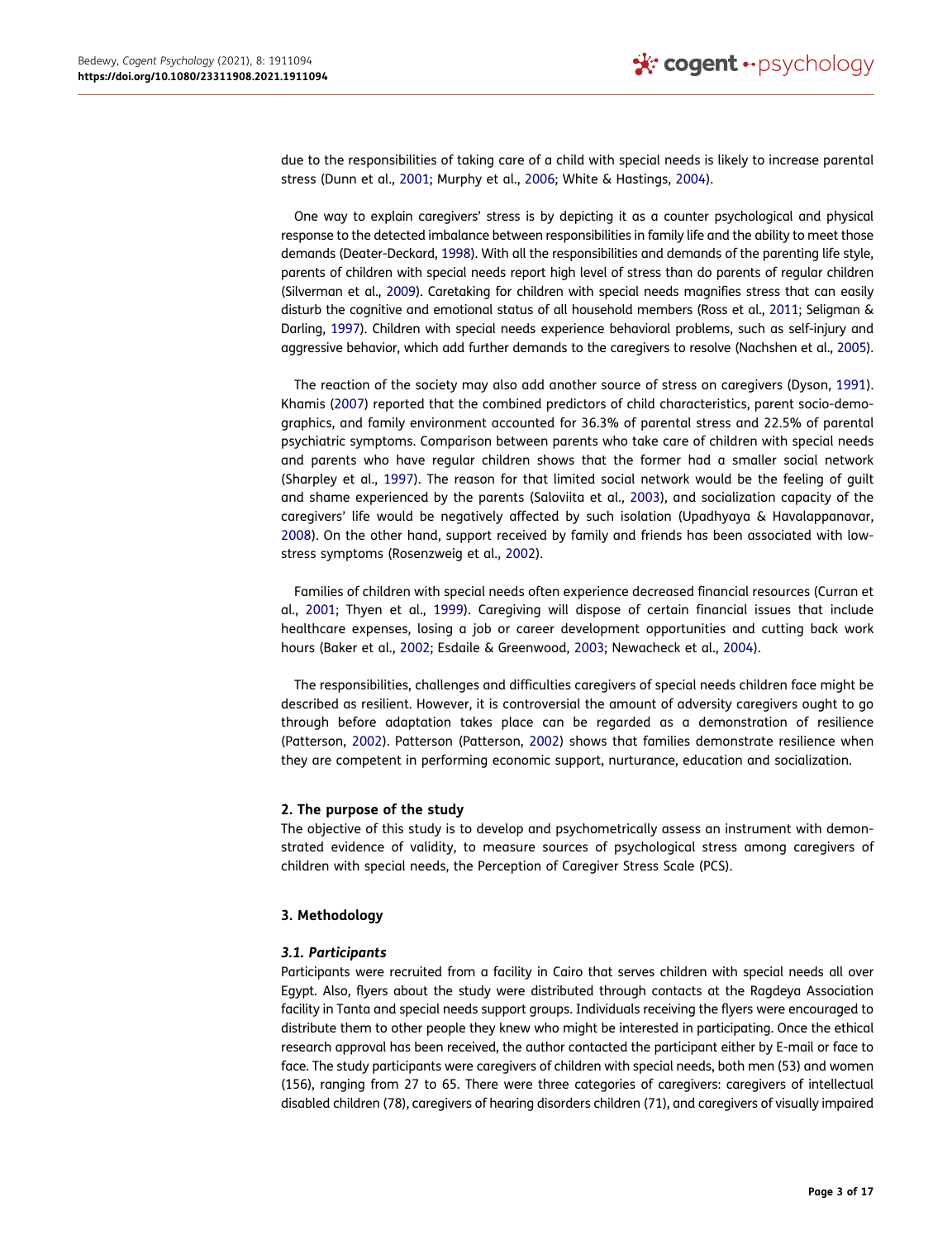children (60). All the participants' caregivers were living in Tanta, Egypt. Completing the scale took 7– 10 minutes. Informed consent was obtained from all individual participants included in the study.

### *3.2. Subjects, protocol, and data analysis*

Psychology experts—female ( $n = 3$ ), males ( $n = 9$ )—participated in the validation process of the current study. They are reported to be of more than 16 years of experience as a faculty member of psychology and psychiatry. The participating experts' mean age = 54 years, standard deviation (SD) = 8.7. An E-mail was sent to invite each expert to participate in the validation process. The experts were (n = 8) at the rank of professor, (n = 2) at the associate professor, and (n = 2) PhD lecturers. Initially, experts provided opinion about the overall content of the instrument. The experts' responses were received via E-mail with commenting on the relevance of the scale to be developed before testing the instruments with participants.

### *3.3. Procedures*

Following a deep literature review, regarding developing the scale to measure perceived sources of stress among caregivers of children with special needs, the authors created a table of specification with the initial items to guide item construction. The researcher managed to identify a list of specification with four main components to depict sources of stress among caregivers of special needs children: (1) physical strain subscale (four items), (2) emotional strain subscale (eight items), and (3) socioeconomic strain subscale (seven items), (4) child behavior load (five items). The result was a 24-item following 5-point Likert questionnaire.

[Table 2](#page-6-0) reveals the PCS four main subscales: (1) physical strain subscale (four items), (2) emotional strain subscale (eight items), socioeconomic strain subscale (seven items), (4) child behavior load (five items).

Experts were invited to rate each item formally for its relevance in measuring stresses, on a 5-point Likert-type scale (0 = never, 1 = rarely, 2 = sometimes, 3 = a lot, and 4 = always). The objective of the consultation with experts was to provide both face and content validity by providing their agreement about the relevance of each item separately as a measure of caregivers' stress. To develop the PCS, it was agreed to include only items receiving a mean score of 3.5 or above rating from experts, as relevant to develop the scale. This process resulted in selecting the PCS (24 items).

Pilot test was used with 20 caregivers of children with special needs. The below aspects of the scale reflect the caregivers' comments and feedback.

- (1) Items clarity.
- (2) Language difficulty, or language offending .
- (3) Items format and layout.
- (4) Determining suitable time for the survey administration.

Receiving the experts' feedback, the author modified the scale, the Perception of Caregivers Stress Scale (PCS = 24 items), and emailed/handed it to the participating caregivers of special needs children (n = 260). A total number of valid questionnaire (209/260, 80%) was received. On a 5-point Likert-type scale (from  $0 =$  never to  $4 =$  always) the participants rated their perceptions about each item in measuring sources of stress which result in the final version of the administered scale (see **Appendix** 1).

The participants were told that the information they provided would be confidential and their participation was voluntary, and their consents to participate were collected accordingly.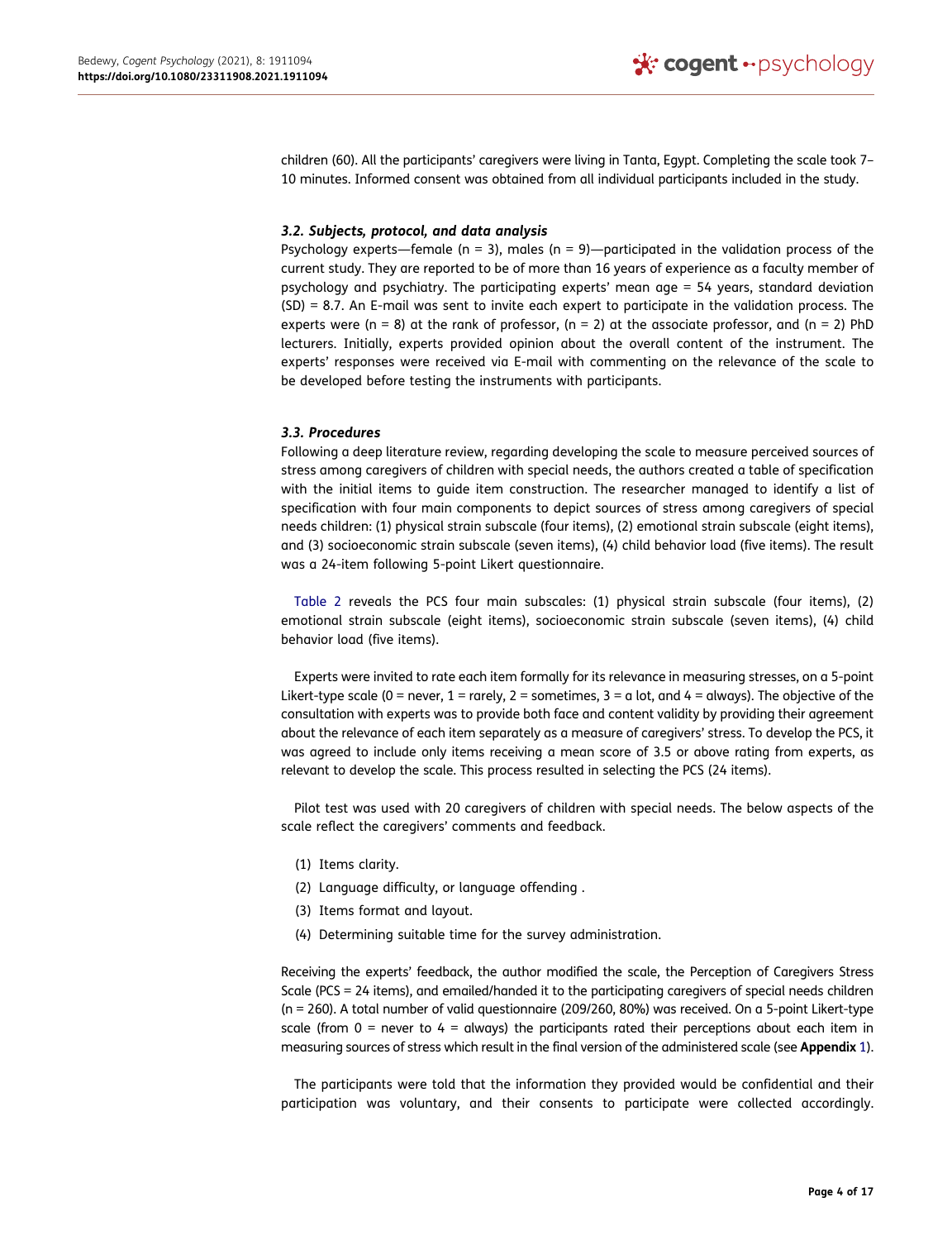<span id="page-5-0"></span>

| Table 1. Demographics of participating caregivers ( $n = 209$ )                         |                  |                      |  |  |  |  |
|-----------------------------------------------------------------------------------------|------------------|----------------------|--|--|--|--|
| Non-continuous variables                                                                | <b>Frequency</b> | Percentage %         |  |  |  |  |
| Sex<br>Male/Female                                                                      | 53/156           | 25.4/74.6            |  |  |  |  |
| <b>Marital Status</b><br>Single<br>Married<br>Divorced                                  | 23<br>183<br>03  | 11.0<br>87.6<br>1.4  |  |  |  |  |
| <b>Educational degree obtained</b><br>No degree<br>High school<br>college               | 73<br>121<br>15  | 34.9<br>57.9<br>7.2  |  |  |  |  |
| working<br>yes<br>no                                                                    | 52<br>157        | 24.9<br>75.1         |  |  |  |  |
| living<br>village<br>city                                                               | 137<br>72        | 65.6<br>34.4         |  |  |  |  |
| Type of special need<br>Visually impaired<br>Hearing disorders<br>Intellectual disabled | 60<br>71<br>78   | 28.7<br>34.0<br>37.3 |  |  |  |  |
| <b>Continuous Variables</b>                                                             | Min/max          | Mean ± SD            |  |  |  |  |
| Age                                                                                     | 27/65            | $42.36 \pm 8.73$     |  |  |  |  |
| Number of other siblings                                                                | 2/6              | $4.36 \pm 0.70$      |  |  |  |  |

\* SD: standard deviation

Caregivers were also asked to provide demographics including age, gender, educational degree obtained, and their marital status.

### *3.4. Collecting and analyzing date*

Experts' feedback and comments were used to provide evidence for content validity for the scale; moreover, caregivers' responses were displayed to provide evidence for internal consistency reliability, and convergent validity as adduced in correlation analysis of the caregivers' responses on the subscales of the instrument.

### **4. Results**

Demographics description is displayed in [Table 1](#page-5-0), where the results of caregivers' responses are reported in [Table 2](#page-6-0). The internal consistency reliability (Cronbach's alpha) was 0.86 for the 24 items of the PCS. Analyses of variance (ANOVAs) indicated that there were no significant differences in the mean PCS score, between gender and age groups in the severity scores of stress symptoms.

The sample comprised 156 (74.6%) women and 53 (25.4%) men. Participants ranged in age from 27 to 65 years, with an average age of  $42.36$  (SD = 8.73). Regarding education, 34.9% of the participants had no education, 57.9% had high school education, and 7.2% had university or college education. 24.9% were working where 75.1% were not. As for the place of living, 65.6% were living in villages and 34.4% were living in cities.

### *4.1. Caregivers' responses*

[Table 2](#page-6-0) shows that the level of sources of stress, caregivers reported low level of sources of stress for most of the scales' items. Moderate-to-severe stress items in the current study were "Do you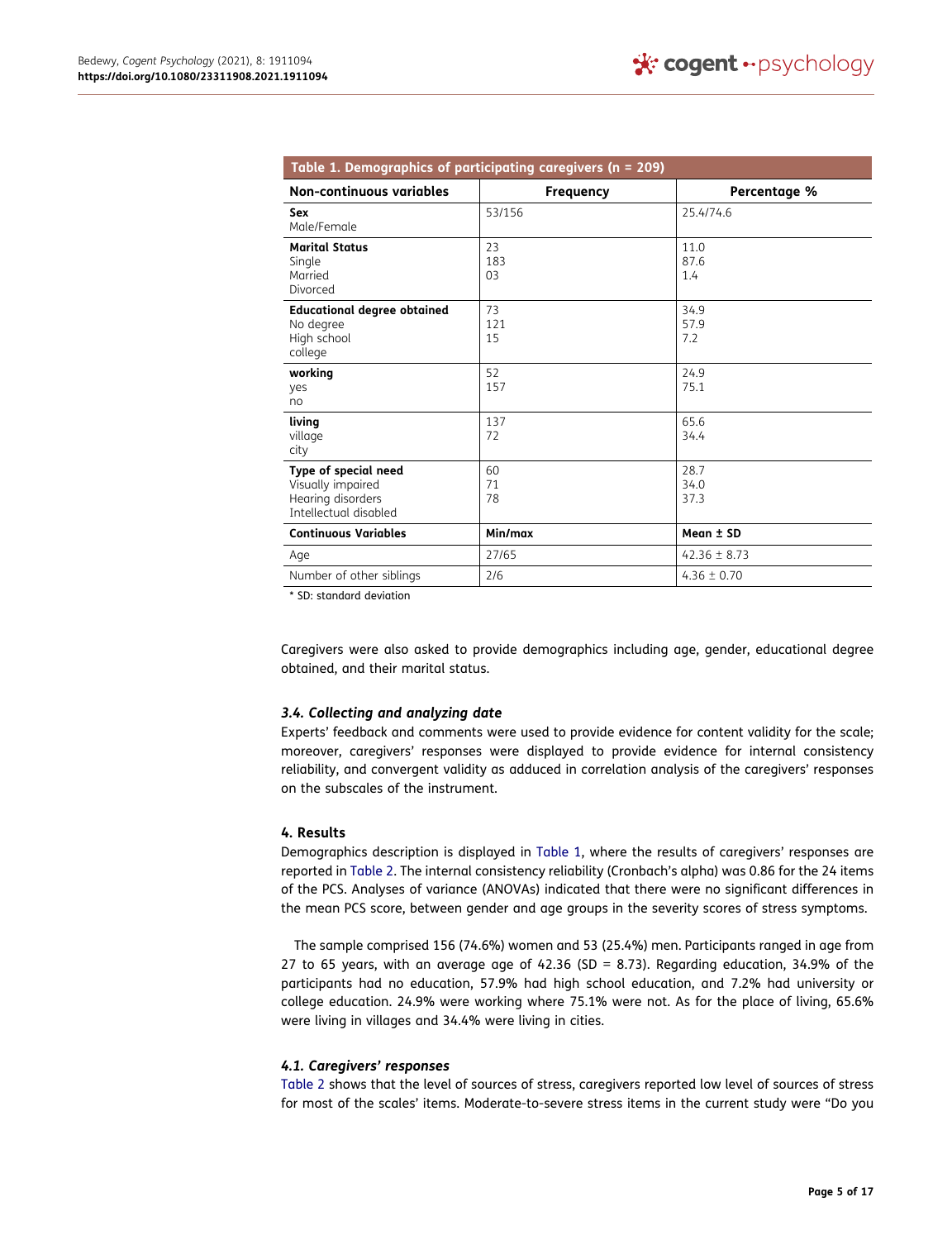<span id="page-6-0"></span>

| Table 2. Psychosocial caregivers' data                                                                               |                                                    |          |  |
|----------------------------------------------------------------------------------------------------------------------|----------------------------------------------------|----------|--|
| The scale items                                                                                                      | * Caregivers' Responses<br>Min-Max (Mean $\pm$ SD) |          |  |
| Stresses related to physical strain                                                                                  |                                                    |          |  |
| Do you feel tired when you are<br>accompanying your child?                                                           | $0 - 4$                                            | 1.6(1.3) |  |
| Is taking care of your child has a<br>negative effect on your physical<br>health?                                    | $0 - 4$                                            | 1.6(1.3) |  |
| Do you think you have enough<br>time to sleep?                                                                       | $0 - 4$                                            | 2.7(1.3) |  |
| Do you feel exhausted even when<br>doing any small task?                                                             | $0 - 4$                                            | 2.0(1.2) |  |
| Do you feel headache with no<br>obvious reason?                                                                      | $0 - 4$                                            | 1.7(1.3) |  |
| Stresses related to emotional strain                                                                                 |                                                    |          |  |
| Do you think caring for your child<br>takes much of your time that you<br>do not have time for your own<br>self?     | $0 - 4$                                            | 2.1(1.4) |  |
| Do you blame yourself for the<br>slightest matters?                                                                  | $0 - 4$                                            | 3.2(1.0) |  |
| Do you think your child is<br>dependent on you?                                                                      | $0 - 4$                                            | 2.4(1.2) |  |
| Do you think you have no privacy<br>anymore because of your child?                                                   | $0 - 4$                                            | 1.6(1.2) |  |
| Do you feel you lose your temper<br>for the slightest reason?                                                        | $0 - 4$                                            | 1.9(1.1) |  |
| Do you feel you do not do enough<br>towards your child?                                                              | $0 - 4$                                            | 1.4(1.2) |  |
| Do you worry for the future of your<br>kid if you are not there for him<br>anymore?                                  | $0 - 4$                                            | 3.3(1.0) |  |
| Do you feel embarrassed by your<br>child behavior?                                                                   | $0 - 4$                                            | 1.4(1.3) |  |
| Stresses related to socioeconomic strain                                                                             |                                                    |          |  |
| Do you feel tired trying to balance<br>time dedicated to your child and<br>other members of the family?              | $0 - 4$                                            | 1.8(1.2) |  |
| Does taking care of your child<br>negatively affect your relationship<br>with your family and friends?               | $0 - 4$                                            | 1.2(1.0) |  |
| Do you think caring for your child<br>dramatically affected your social<br>life?                                     | $0 - 4$                                            | 2.2(1.0) |  |
| Do you feel uncomfortable inviting<br>a friend home because of your<br>child?                                        | $0 - 4$                                            | 1.7(.95) |  |
| Do you think other members of<br>your family may get less chances<br>of marriage because of your child<br>condition? | $0 - 4$                                            | 1.8(1.1) |  |

(*Continued*)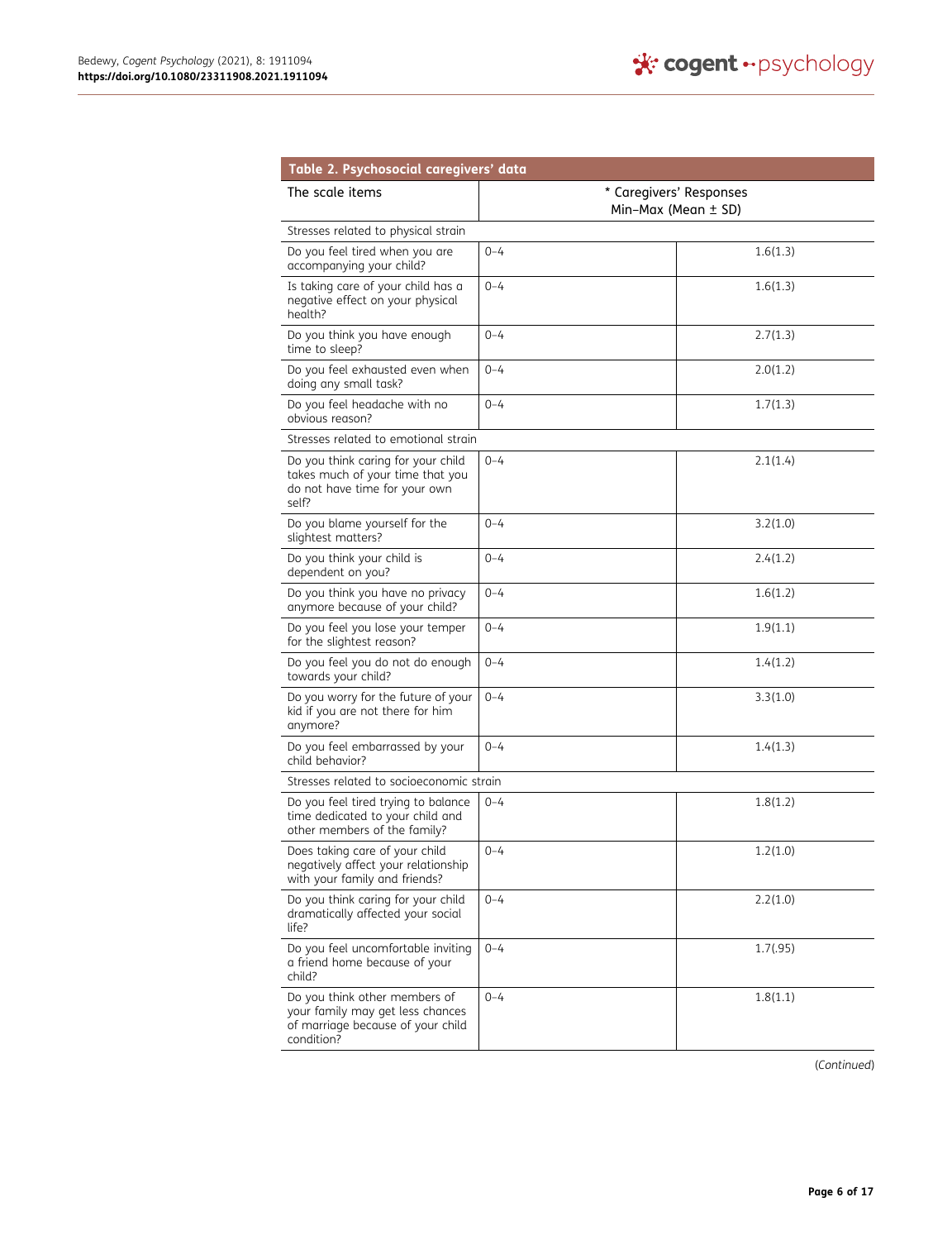| The scale items                                                                           | * Caregivers' Responses<br>Min-Max (Mean $\pm$ SD) |          |  |
|-------------------------------------------------------------------------------------------|----------------------------------------------------|----------|--|
| Do you think your child demands<br>require more money than you can<br>afford?             | $0 - 4$                                            | 2.2(1.3) |  |
| Do you feel society deal with your<br>child condition with an appropriate<br>way?         | $0 - 4$                                            | 2.0(1.1) |  |
| Stresses related to child behavior load                                                   |                                                    |          |  |
| Do you think your child ask you for<br>help even for things he/she can do<br>on own self? | $0 - 4$                                            | 2.1(1.2) |  |
| Do you think you are reliable and<br>responsible?                                         | $0 - 4$                                            | 2.0(1.1) |  |
| Do you enjoy your life?                                                                   | $0 - 4$                                            | 1.6(1.2) |  |
| Do you think your child do not<br>share his feelings?                                     | $0 - 4$                                            | 1.7(1.3) |  |

worry for the future of your kid if you are not there for him anymore?" and "Do you blame yourself for the slightest matters?"

[Table 2:](#page-6-0) table of specification, caregivers' ratings of the PCS scale

### *4.2. Factor analysis*

Four exploratory principal component analyses were conducted on the 24-item scale. Based on the Kaiser rule (eigenvalues > 1.0), the percentage of variance accounted for, and the cohesiveness of the factors (i.e. patterns of loadings), a four-factor solution appeared optimum. The four factors accounted for 62% of the variance in responses related to caregivers' experiences of related stresses, and the varimax rotation converged in four iterations. [Table 3](#page-8-0) contains the factor loadings, the internal consistency reliability analysis, and the proportion of the observed variance for each factor.

Factor 1: physical strain. It consists of five items, has an internal consistency of 0.6, and explains 18% of the observed variance. It refers to the excessive stresses from the physical wearing down of their bodies due to lack of sleep from tending to meet their child's many needs, and the constant traveling to and from many medical appointments. These things can take as much of a toll on the body as lifting can

Factor 2: emotional strain. It consists of eight items, has an internal consistency of 0.6, and explains 10% of the observed variance. The factor refers to stresses relating to constant feel of guilt over trying to balance the needs of the child with special needs with those of any other children or a significant other.

Factor 3: socioeconomic strain. It consists of seven items having an internal consistency of 0.5 and explains 9% of the observed variance. It refers to the way caregivers often feel alone as support groups are not always at convenient times, or there is no childcare to go. They can lose their friends as the friends do not understand this "new" life, and even family can shy away in fear of doing something wrong, or not understanding what the caregiver needs. It also refers to the caregivers' constant worry over insufficient money to meet the child's needs.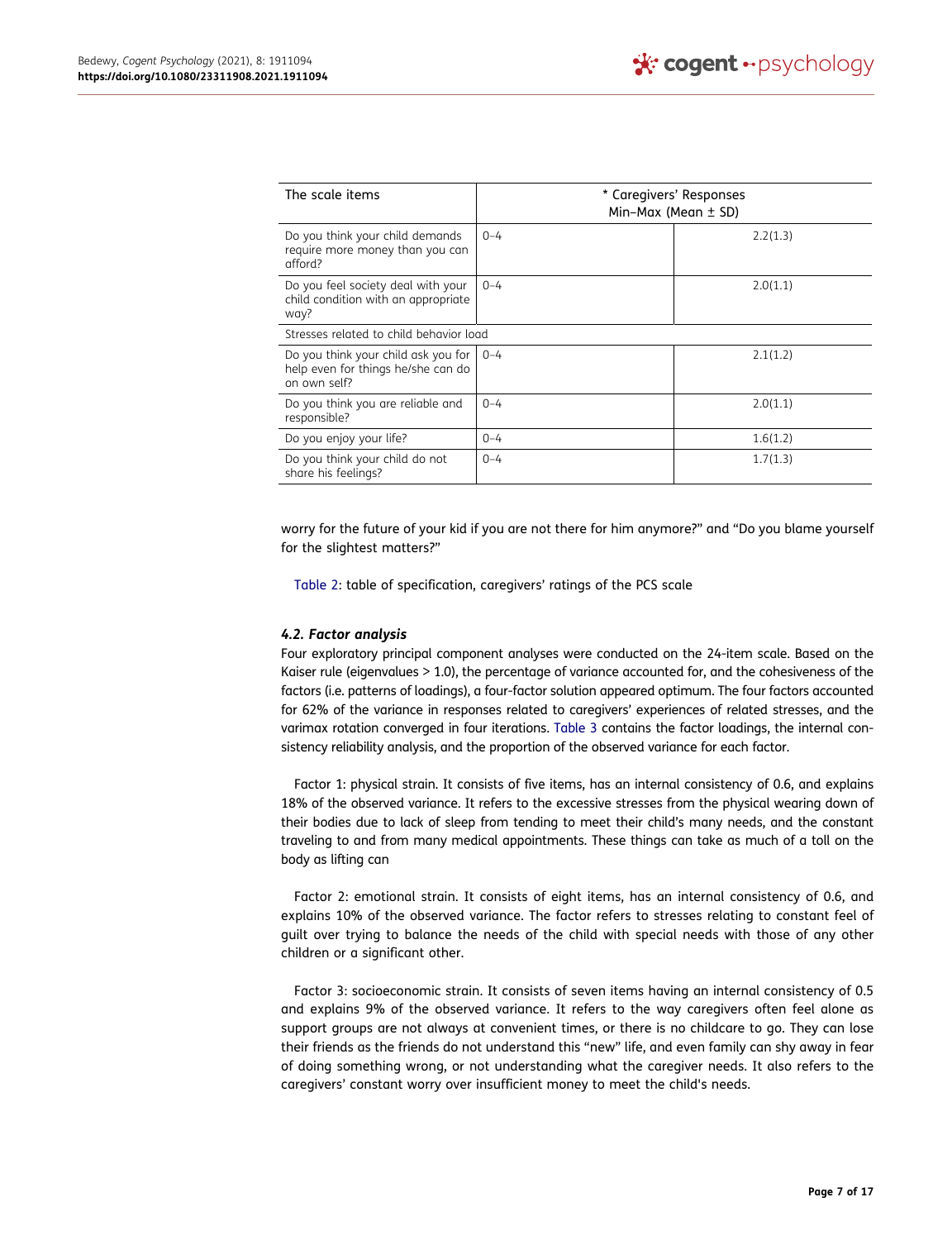## <span id="page-8-0"></span>**Table 3. Rotated component matrix\* for the caregivers' stress scores**

### Rotated Component Matrix<sup>a</sup>

|                                                                                                                        | <b>Factor loading</b> |      |   |   |  |
|------------------------------------------------------------------------------------------------------------------------|-----------------------|------|---|---|--|
|                                                                                                                        | 1                     | 2    | 3 | 4 |  |
| Do you feel tired<br>when you are<br>accompanying your<br>child?                                                       | .638                  |      |   |   |  |
| Is taking care of<br>your child has a<br>negative effect on<br>your physical<br>health?                                | .717                  |      |   |   |  |
| Do you think you<br>have enough time<br>to sleep?                                                                      | .635                  |      |   |   |  |
| Do you feel<br>exhausted even<br>when doing any<br>small task?                                                         | .513                  |      |   |   |  |
| Do you feel<br>headache with no<br>obvious reason?                                                                     | .694                  |      |   |   |  |
| Do you think caring<br>for your child takes<br>much of your time<br>that you do not<br>have time for your<br>own self? |                       | .513 |   |   |  |
| Do you blame<br>yourself for the<br>slightest matters?                                                                 |                       | .121 |   |   |  |
| Do you think your<br>child is dependent<br>on you?                                                                     |                       | .513 |   |   |  |
| Do you think you<br>have no privacy<br>anymore because<br>of your child?                                               |                       | .439 |   |   |  |
| Do you feel you lose<br>your temper for the<br>slightest reason?                                                       |                       | .705 |   |   |  |
| Do you feel you do<br>not do enough<br>towards your child?                                                             |                       | .439 |   |   |  |
| Do you worry for<br>the future of your<br>child if you are not<br>there for him<br>anymore?                            |                       | .596 |   |   |  |
| Do you feel<br>embarrassed by<br>your child behavior?                                                                  |                       | .754 |   |   |  |

(*Continued*)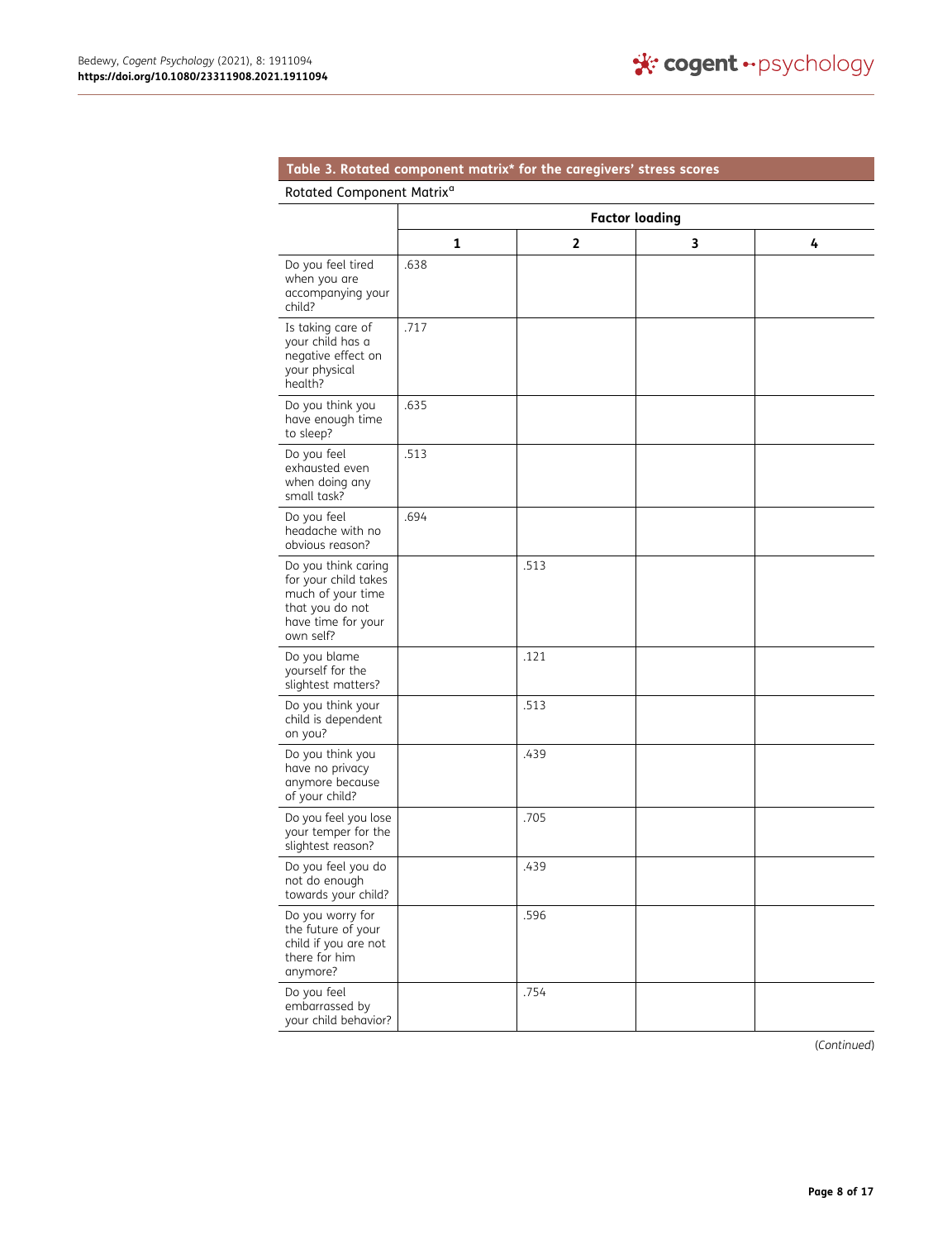$\overline{a}$ 

| Rotated Component Matrix <sup>a</sup>                                                                                         |                       |              |      |      |  |
|-------------------------------------------------------------------------------------------------------------------------------|-----------------------|--------------|------|------|--|
|                                                                                                                               | <b>Factor loading</b> |              |      |      |  |
|                                                                                                                               | $\mathbf{1}$          | $\mathbf{2}$ | 3    | 4    |  |
| Do you feel tired<br>trying to balance<br>time dedicated to<br>your child and other<br>members of the<br>family?              |                       |              | .542 |      |  |
| Does taking care of<br>your child<br>negatively affect<br>your relationship<br>with your family<br>and friends?               |                       |              | .496 |      |  |
| Do you think caring<br>for your child<br>dramatically<br>affected your social<br>life?                                        |                       |              | .563 |      |  |
| Do you feel<br>uncomfortable<br>inviting a friend<br>home because of<br>your child?                                           |                       |              | .599 |      |  |
| Do you think other<br>members of your<br>family may get less<br>chances of<br>marriage because<br>of your child<br>condition? |                       |              | .452 |      |  |
| Do you think your<br>child demands<br>require more<br>money than you<br>can afford?                                           |                       |              | .654 |      |  |
| Do you feel society<br>deal with your child<br>condition with an<br>appropriate way?                                          |                       |              | .577 |      |  |
| Do you think your<br>child ask you for<br>help even for things<br>he/she can do on<br>own self?                               |                       |              |      | .786 |  |
| Do you think you<br>are reliable and<br>responsible?                                                                          |                       |              |      | .528 |  |
| Do you enjoy your<br>life?                                                                                                    |                       |              |      | .779 |  |
| Do you think your<br>child do not share<br>his feelings?                                                                      |                       |              |      | .420 |  |

\* Principal components' extraction, Varimax rotation with Kaiser normalization. † Factor loadings <0.40 have been excluded.

Factor 1: physical strain.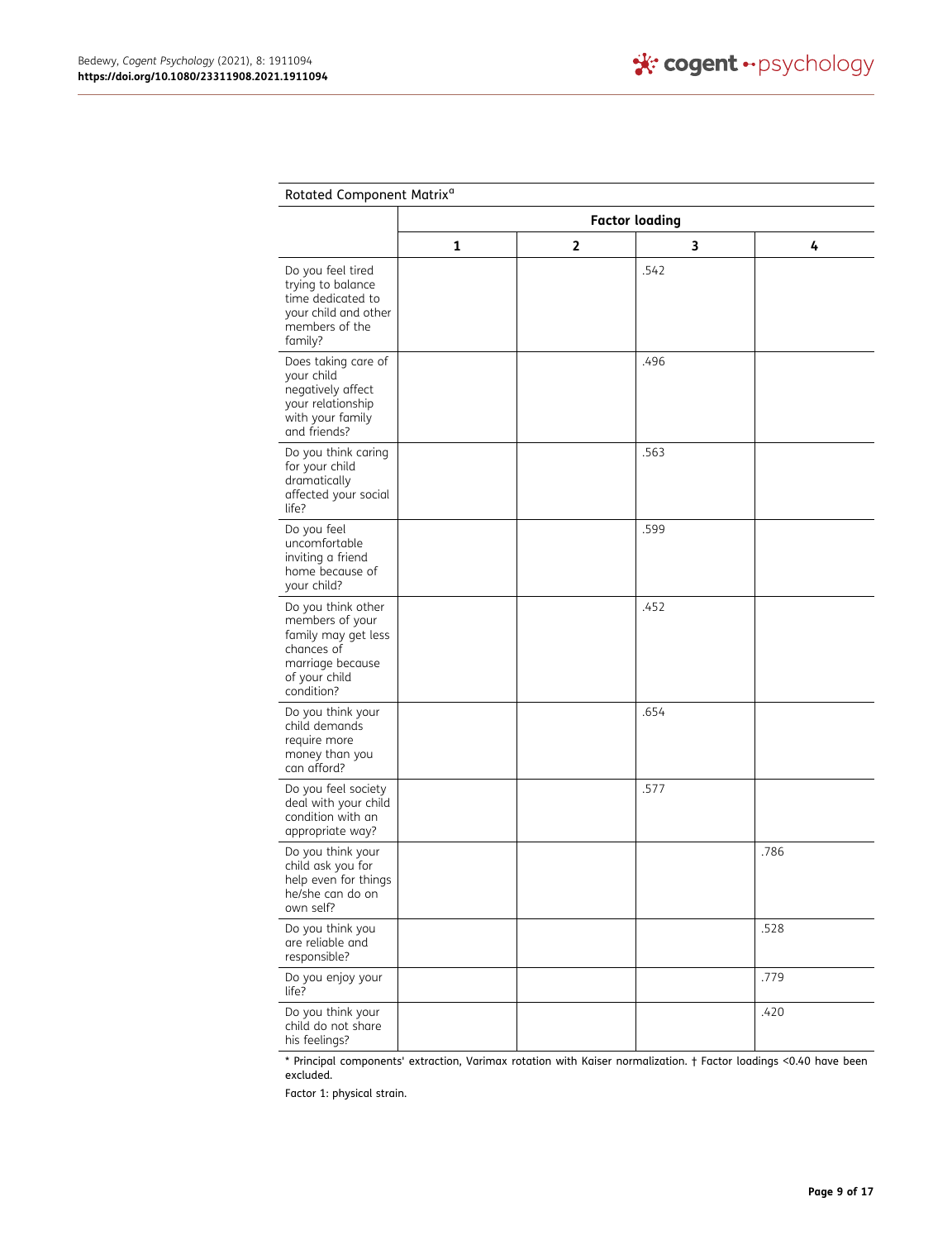Factor 2: emotional strain.

Factor 3: socioeconomic strain.

Factor 4: child behavior load.

<span id="page-10-0"></span>

| Table 4. Reliability statistics for the Perception of Caregivers Stress (PCS) scale |                                                    |            |  |  |  |
|-------------------------------------------------------------------------------------|----------------------------------------------------|------------|--|--|--|
| Reliability Statistics                                                              |                                                    |            |  |  |  |
| Cronbach's<br>Alpha Based on                                                        | Cronbach's<br>Alpha Based on Standardized<br>Items | N of Items |  |  |  |
| .869                                                                                | .867                                               | 24         |  |  |  |

<span id="page-10-1"></span>

|                                                          | Table 5. Pearson Product Moment Correlations between PCS factors and subscale scores                                                            |              |                |          |              |               |               |               |
|----------------------------------------------------------|-------------------------------------------------------------------------------------------------------------------------------------------------|--------------|----------------|----------|--------------|---------------|---------------|---------------|
| Subscale<br>Factor 1:<br>physical<br>strain<br>Factor 2: | emotional strain<br>Factor 3:<br>socioeconomic<br>strain<br>Factor 4: child<br>behavior<br>Subscale 1<br>Subscale 2<br>Subscale 3<br>Subscale 4 | Factor 1     | Factor 2       | Factor 3 | Factor 4     | Subscale<br>1 | Subscale<br>2 | Subscale<br>3 |
|                                                          | Subscale 4                                                                                                                                      |              |                |          |              |               |               |               |
|                                                          | 1                                                                                                                                               |              | $0.27**0.42**$ | $0.40*$  | $0.47**$     | $0.70**$      | $0.41**$      | $0.40*$       |
|                                                          |                                                                                                                                                 | $\mathbf{1}$ | 0.20           | $0.27**$ | $0.46**$     | 0.13          | $0.64***$     | $0.46**$      |
|                                                          |                                                                                                                                                 |              | 1              | 0.20     | $0.77**$     | $0.41**$      | $0.34***$     | $0.41**$      |
|                                                          |                                                                                                                                                 |              |                | 1        | $0.45***$    | $0.56**$      | $0.81**$      | $0.81**$      |
|                                                          |                                                                                                                                                 |              |                |          | $\mathbf{1}$ | $0.29**$      | $0.50**$      | $0.29**$      |
|                                                          |                                                                                                                                                 |              |                |          |              | $\mathbf{1}$  | $0.46**$      | $0.45**$      |
|                                                          |                                                                                                                                                 |              |                |          |              |               | $\mathbf{1}$  | 0.20          |
|                                                          |                                                                                                                                                 |              |                |          |              |               | 1             |               |

Factor 4: child behavior. It consists of six items having an internal consistency of 0.6 and explains 8% of the observed variance. It refers to stresses caused by the behavior of the child who seems inappropriate and/or demanding. There were significant positive correlations (p > 0.001) between factor scores and between the Pearson product moment correlations. [Table](#page-10-0)  [4](#page-10-0) shows that internal consistency (Cronbach's alpha) is .86 and refers to an acceptable reliability state of the scale. A close inspection of [Table 5](#page-10-1) reveals the significant correlation between the four factors of the PCS. There were no significant differences between males and females, or across age groups, in the mean scores of the scale's factors.

### **5. Discussion**

There were no differences between male and female caregivers in their perceptions of stress. The results from this study demonstrated that the scale's items, related to caregivers stress clustered into four constructs (i.e. factors), which resulted in four components. The factors are theoretically meaningful and cohesive, as it was demonstrated by the significant correlations between their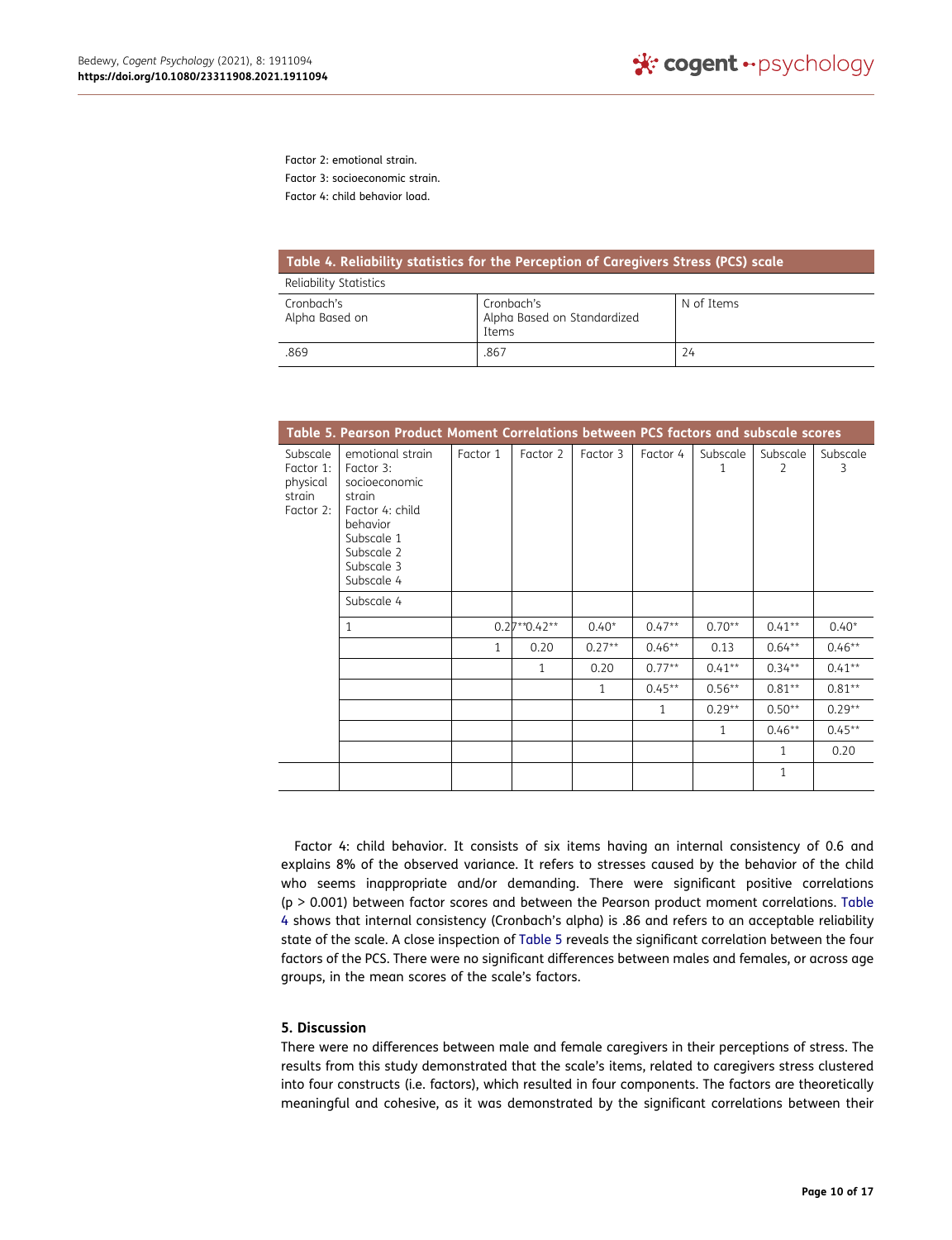scores, supporting evidence for convergent validity. The four extracted factors—Factor 1, "physical strain," Factor 2, "emotional strain," Factor 3, "socioeconomic," and Factor 4, "child behavior"—are in concordance with previous research, are theoretically meaningful, and cohesive within the framework of stress among caregivers of children with special needs.

In this study, Factor 1 "physical strain," which accounts for 18% of the variance, represents the experience of physical load stress, related to the life style many caregivers find themselves have. They are usually giving round-the-clock care, or spending virtually every free moment attending to the needs of their needed children. Others find that their responsibilities are less constant, but never know if they will be needed at one particular moment or the next, so they feel like they need to be constantly available. The feeling of being "always on duty" can take a heavy toll on a caregiver. They show physical strain symptom and that makes them feel more stress. In this study, however, caregivers who completed the PCS reported mild level of stress for most items administered. One of the reasons could be the time of the scale administration. The caregivers reported the scale at the school time not the school break; and during such time, children spend almost 9 hours at school and they get help from their teacher. Perhaps there could be different results if the scale was administered at the school break. In this study, moderate-to-severe stress sources were associated with caregivers' emotional strain. They embrace a combination of different feelings. They feel worried for the future of their children, they tend to blame themselves harshly, and they are not handling things as well as they should. These findings replicate the findings from other studies, which were conducted among caregivers of mentally retarded children (Bode et al., [2000\)](#page-13-20)

<span id="page-11-1"></span><span id="page-11-0"></span>The results of this study suggest that intervention strategies for the caregivers should receive more attention. Offering psychoeducational interventions, psychotherapy, and multicomponent interventions is most effective for improving caregiver well-being in the short term. Pusey and Richards ([2001\)](#page-14-25) show that some interventions have broad, nonspecific effects across a range of outcomes (psychotherapy, psychoeducational interventions, and psychosocial interventions), whereas others have more specific effects on targeted outcomes (care-receiver training, supportive interventions)

### *5.1. Practical implication and future research*

If the community aims to develop intervention programs in order to assist caregivers of children with special needs and to minimize their anxiety and decrease their distress, one should develop a reliable tool to measure the sources of their stress and its associated causes.

Implications for this study are clear and self-evident. One apparent implication would be that policies and procedures should be in place while communicating with individuals with special needs. Also, social workers should obtain adequate and updated information about results of studies revealing the level of stress caregivers might feel and sources of it. Practitioners are out to aid caregivers receiving support networks to cope better with stress. Future research in examining the relationship between social networks and caregivers who face stress should be considered. An early intervention program with a focus on parental involvement and providing access to support including counseling, training programs, or regionally located group support associations is needed.

The current study could be a baseline for future research; the scale should be administered to a larger, heterogeneous sample of participants, and in different educational and cultural settings. Future research should as well examine the relationship between sources of stresses and quality of life and self-esteem in family of caregivers of children with special needs, which is lacking in the literature. An early intervention program with a focus on parental involvement and providing access to support including counseling, training programs, or regionally located group support associations is also needed.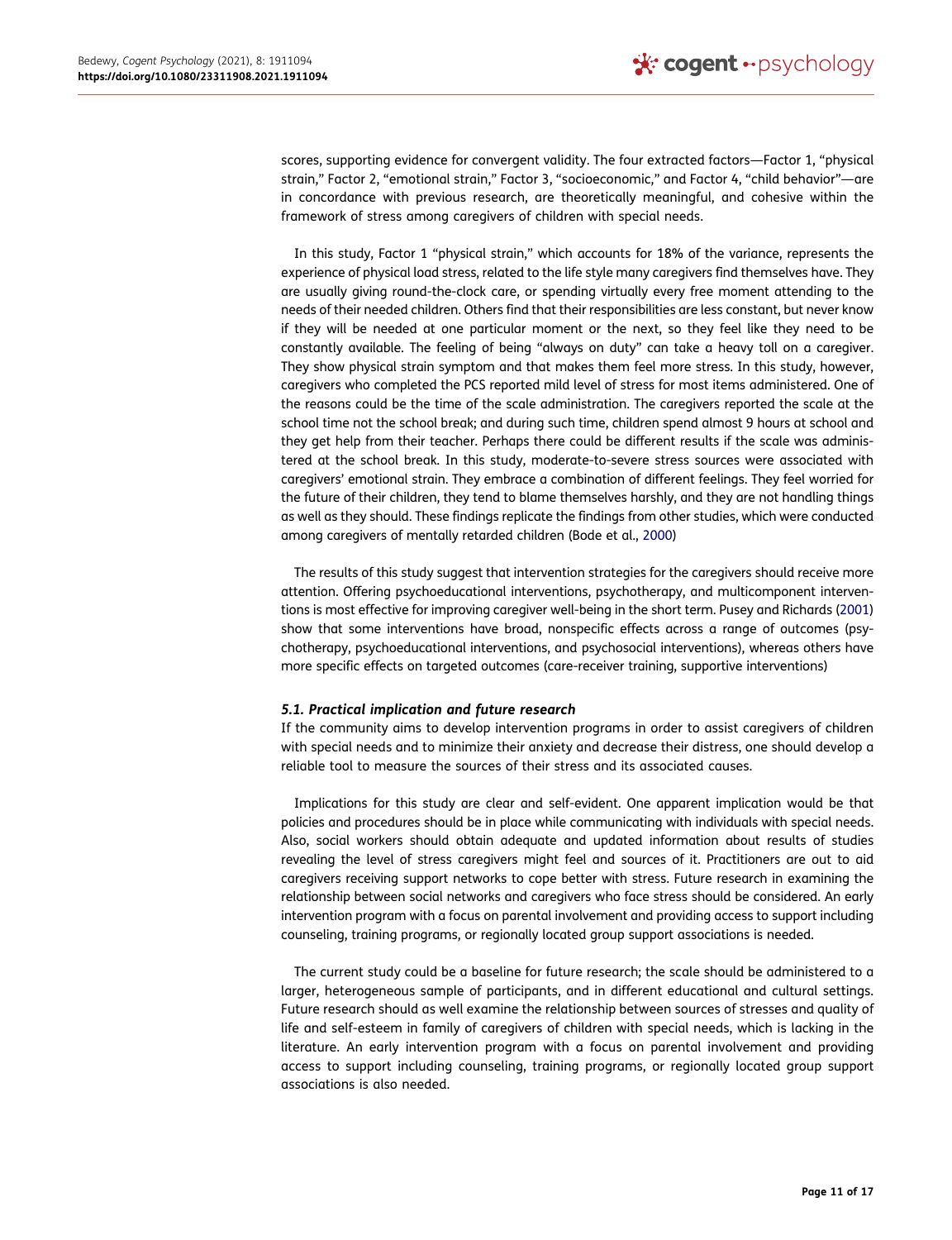### *5.2. Evidence for content validity and convergent validity*

The literature review inspection and valuable consideration to develop a table of specifications with items for the present scale as well as input from psychology experts enhanced the content and face and content validity of the scale due to their high agreement on the relevance of the items. In addition, there was evidence for concurrent validity (r = .30 with Sheehan Patient-Rated Anxiety Scale (SPRAS).

[Table 3.](#page-8-0) Rotated component matrix\* for the Perception of Caregivers Stress (PCS) scale.

[Table 3](#page-8-0) reveals the following factors:

Factor 1: physical strain.

Factor 2: emotional strain.

Factor 3: socioeconomic strain.

Factor 4: child behavior load.

[Table 4](#page-10-0) shows that internal consistency (Cronbach's alpha) is .86 and refers to an acceptable reliability state of the scale.

<span id="page-12-0"></span>The study aimed to test the convergent validity. Bolarinwa ([2015\)](#page-13-21) showed that correlation analysis could be sufficient for convergent validity. Expectation was met and a model of four correlated factors was specified. Based on the correlations between the four factors' scores, there is evidence to support convergent validity for this scale. Convergent validity was demonstrated by the positive significant correlations between the four factors, especially by the significant positive correlation between the scores of Factor 1, "physical strain," and the scores of the other three factors

### **6. Conclusion**

<span id="page-12-1"></span>There is acceptable internal consistency reliability, and there is evidence for face, content, and convergent validity of this instrument. Also, prophylactic measures are highly recommended to manage stress among participants, to characterize early recognition of individuals who may be more prone to it, and early intervention might be needed. It is believed that implementing a positive family-centered environment is associated with full awareness of what is expected of them and can discuss perceived skills and weaknesses (Emerson et al., [2010](#page-13-22)). The current study showed there is an urgent need from all stakeholders to support caregivers of children with special needs. In order to support these parents, the Egyptian government and international community need to take steps to engage supporting systems and awareness of the importance of parental involvement. The government can accomplish this mission by creating additional channels of communication to help educate citizens about children with special needs as well as by better implementing laws and policies to address these children.

### **7. Limitations of the study**

The study is limited to the participant sample ( $n = 209$ ) from Tanta, Egypt, and the participants' characteristics. The sample is small; furthermore, only one city in Egypt was selected. It is also limited to the data collection and data analysis methods. Future work should include different types of special needs, larger sample and different regions in Egypt. The author stresses that developing a reliable tool to measure the sources of their stress and its associated causes should be the first step to develop intervention programs in order to assist caregivers of children with special needs and to minimize their anxiety and decrease their distress in the future.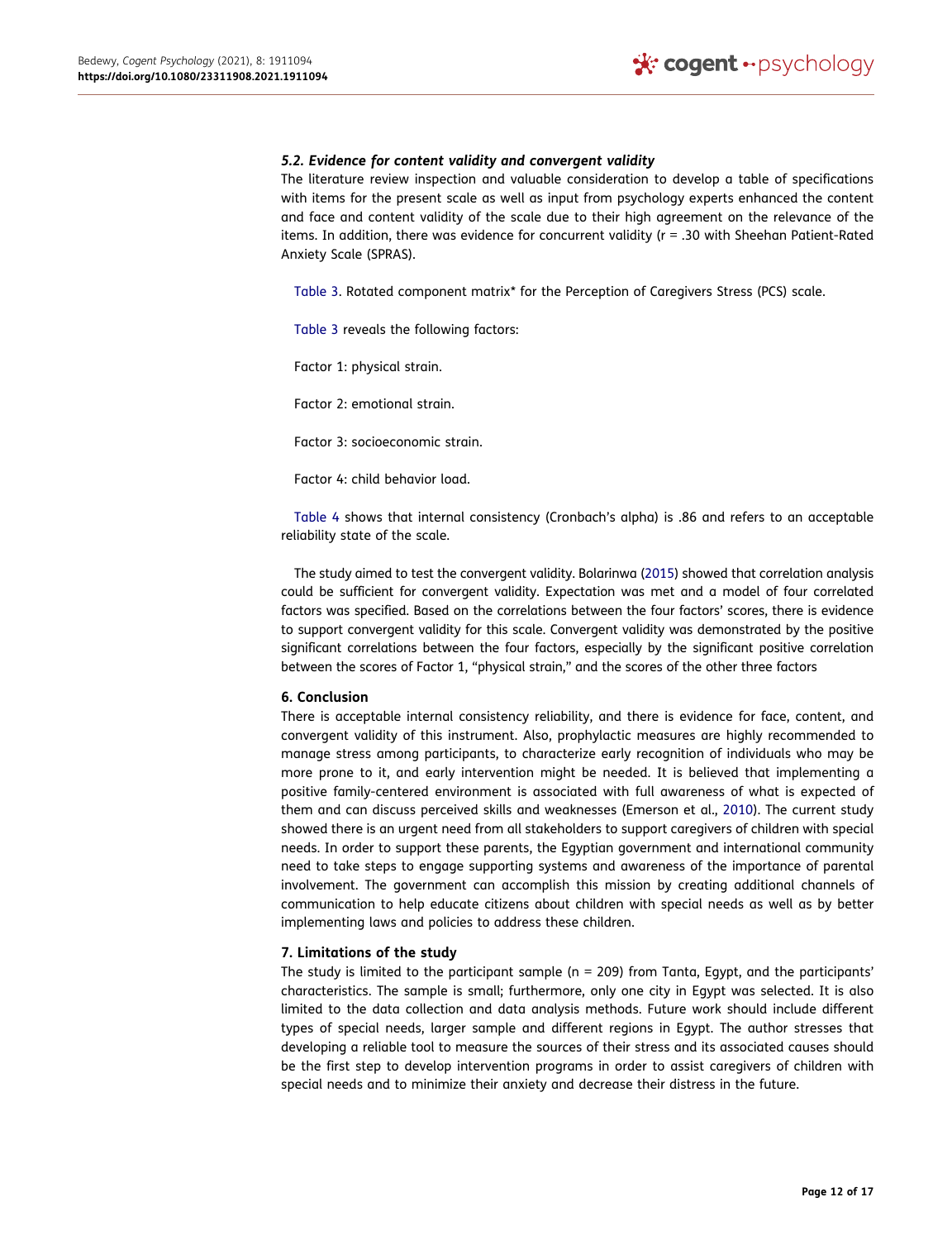#### **Funding**

There was no funding for the study

### **Author details**

<span id="page-13-0"></span>Dalia Bedewy<sup>12</sup>

- E-mail: d.bedewy@ajman.ac.ae
- ORCID ID: http://orcid.org/0000-0002-5130-4093 <sup>1</sup> Psychology Department, College of Humanities and
- Sciences, Ajman University, Ajman, United Arab Emirates.
- <sup>2</sup> College of Education, Tanta University, Tanta, Egypt.

### **Declaration of conflicting interests**

The author declares no potential conflicts of interest.

### **Citation information**

Cite this article as: Examining and measuring sources of stress in a sample of caregivers of children with special needs in Egypt: The Perception of Caregivers Stress Scale, Dalia Bedewy*, Cogent Psychology* (2021), 8: 1911094.

#### **References**

- <span id="page-13-13"></span>An, Y. H. ([2006\)](#page-2-0). Family resilience: Implications for nursing practice. *Journal of Nursing*, *15*(1), 5–24.
- <span id="page-13-2"></span>Bailey, D., Wolfe, D. M., & Wolfe, C. R. ([1994\)](#page-2-1). With a little help from our friends: Social support as a source of well-being and of coping with stress. *Journal of Sociology and Social Welfare*, *21*(2), 127–152. https:// scholarworks.wmich.edu/cgi/viewcontent.cgi? referer=
- <span id="page-13-18"></span>Baker, B. L., Blacher, J., Crnic, K., & Edelbrock, C. [\(2002](#page-3-0)). Behavior problems and parenting stress in families of three-year-old children with and without developmental delays. *American Journal on Mental Retardation,107*, *107*(6), 433–444. [https://doi.org/](https://doi.org/10.1352/0895-8017(2002)107%3C0433:BPAPSI%3E2.0.CO;2) [10.1352/0895-8017\(2002\)107<0433:BPAPSI>2.0.](https://doi.org/10.1352/0895-8017(2002)107%3C0433:BPAPSI%3E2.0.CO;2) [CO;2](https://doi.org/10.1352/0895-8017(2002)107%3C0433:BPAPSI%3E2.0.CO;2)
- <span id="page-13-11"></span>Blacher, J., Baker, B. L., & Eisenhower, A. S. [\(2009](#page-2-2)). Student– teacher relationship stability across early school years for children with intellectual disability or typical development. *American Journal on Intellectual and Developmental Disabilities*, *114*(5), 332–339. [https://](https://doi.org/10.1352/1944-7558-114.5.322)  [doi.org/10.1352/1944-7558-114.5.322](https://doi.org/10.1352/1944-7558-114.5.322)
- <span id="page-13-3"></span>Bobbitt, S. A., Baugh, L. A., Andrew, G. H., Cook, J. L., Green, C. R., Pei, J. R., & Rasmussen, C. R. ([2016\)](#page-2-1). Caregiver needs and stress in caring for individuals with fetal alcohol spectrum disorder. *Research in Developmental Disabilities*, *55*(6), 100–113. [https://](https://doi.org/10.1016/j.ridd.2016.03.002) [doi.org/10.1016/j.ridd.2016.03.002](https://doi.org/10.1016/j.ridd.2016.03.002)
- <span id="page-13-20"></span>Bode, H., Weidner, K., & Storck, M. ([2000\)](#page-11-0). Quality of life in families of children with disabilities. *Developmental Medicine and Child Neurology*, *42*(5), 354. [https://doi.](https://doi.org/10.1017/S0012162200000633)  [org/10.1017/S0012162200000633](https://doi.org/10.1017/S0012162200000633)
- <span id="page-13-21"></span>Bolarinwa, O. ([2015\)](#page-12-0). Principles and methods of validity and reliability testing of questionnaires used in social and health science researches. *Niger Postgrad Medical Journal*, *22*(4), 195–201. [https://doi.org/10.](https://doi.org/10.4103/1117-1936.173959)  [4103/1117-1936.173959](https://doi.org/10.4103/1117-1936.173959)
- <span id="page-13-1"></span>Boyd, B. A. ([2002](#page-2-3)). Examining the relationship between stress and lack of social support in mothers of children with autism. *Focus on Autism and Other Developmental Disabilities*, *17*(4), 208– 215. [https://doi.org/10.1177/](https://doi.org/10.1177/10883576020170040301) [10883576020170040301](https://doi.org/10.1177/10883576020170040301)
- <span id="page-13-4"></span>Brinter, A. P., Marvin, S. R., & Pianta, C. R. [\(2005](#page-2-1)). Development and preliminary validation of the care giving behavior system: Association with child

attachment classification in the preschool strange situation. *Attachment & Human Development*, *7*(1), 83–102. [https://doi.org/10.1080/](https://doi.org/10.1080/14616730500039861)  [14616730500039861](https://doi.org/10.1080/14616730500039861)

- <span id="page-13-6"></span>Chou, K. [\(2000](#page-2-4)). Caregiver burden: A concept analysis. *Journal of Pediatric Nursing*, *15*(6), 398–407. [https://](https://doi.org/10.1053/jpdn.2000.16709)  [doi.org/10.1053/jpdn.2000.16709](https://doi.org/10.1053/jpdn.2000.16709)
- <span id="page-13-7"></span>Cronin, A. F. [\(2004](#page-2-5)). Mothering a child with hidden impairments. *American Journal of Occupational Therapy*, *58*(1), 83–92. [https://doi.org/10.5014/ajot.](https://doi.org/10.5014/ajot.58.1.83) [58.1.83](https://doi.org/10.5014/ajot.58.1.83)
- <span id="page-13-17"></span>Curran, A. L., Sharples, P. M., White, C., & Knapp, M. [\(2001](#page-3-1)). Time costs of caring for children with severe disabilities compared with caring for children without disabilities. *Developmental Medicine and Child Neurology*, *43*(8), 529–533. [https://doi.org/10.1017/](https://doi.org/10.1017/S0012162201000962)  [S0012162201000962](https://doi.org/10.1017/S0012162201000962)
- <span id="page-13-15"></span>Deater-Deckard, K. [\(1998\)](#page-3-2). Parenting stress and child adjustment: Some old hypotheses and new questions. *Clinical Psychology: Science and Practice*, *5*(3), 314– 332. [https://doi.org/10.1111/j.1468-2850.1998.](https://doi.org/10.1111/j.1468-2850.1998.tb00152.x)  [tb00152.x](https://doi.org/10.1111/j.1468-2850.1998.tb00152.x)
- <span id="page-13-9"></span>Dempsey, I., & Dunst, C. [\(2004](#page-2-6)). Help giving styles and parent empowerment in families with a young child with a disability. *Journal of Intellectual & Developmental Disability*, *29*(1), 40–51. [https://doi.](https://doi.org/10.1080/13668250410001662874)  [org/10.1080/13668250410001662874](https://doi.org/10.1080/13668250410001662874)
- <span id="page-13-5"></span>Duchovic, C., Gerkensmeyer, J., & Wu, J. [\(2009](#page-2-7)). Factors associated with parental distress. *Journal of Child and Adolescent Psychiatric Nursing*, *22*(1), 40–48. <https://doi.org/10.1111/j.1744-6171.2008.00168.x>
- <span id="page-13-14"></span>Dunn, M. E., Burbine, T., Bowers, C. A., & Tantleff, S. [\(2001](#page-3-3)). Moderators of stress in parents of children with autism. *Community Mental Health Journal*, *37*(1), 39–52. <https://doi.org/10.1023/A:1026592305436>
- <span id="page-13-16"></span>Dyson, L. ([1991](#page-3-4)). Families of young children with handicaps: Parental stress and family functioning. *American Journal on Mental Retardation*, *95*(6), 623–629. https:// psycnet.apa.org/record/1991-24295-001
- <span id="page-13-22"></span>Emerson, E., McCulloch, A., Graham, H., Blacher, J., Liwellyn, G. M., & Hatton, C. [\(2010](#page-12-1)). Socioeconomic circumstances and risk of psychiatric disorders among parents of children with early cognitive delay. *American Journal of Intellectual and Developmental Disabilities*, *115*(1), 30–42. [https://doi.org/10.1352/](https://doi.org/10.1352/1944-7558-115.1.30) [1944-7558-115.1.30](https://doi.org/10.1352/1944-7558-115.1.30)
- <span id="page-13-19"></span>Esdaile, S. A., & Greenwood, K. [\(2003](#page-3-0)). A comparison of mother and father's experience of parenting stress and attributions for parent–child interaction outcomes. *Occupational Therapy International*, *10*(2), 112–115. <https://doi.org/10.1002/oti.180>
- <span id="page-13-10"></span>Faramarzi, S., & Bavali, F. [\(2017](#page-2-8)). The effectiveness of group logo therapy to improve psychological wellbeing of mothers with intellectually disabled children. *International Journal of Developmental Disabilities*, *63*(1), 45–51. [https://doi.org/10.1080/](https://doi.org/10.1080/20473869.2016.1144298) [20473869.2016.1144298](https://doi.org/10.1080/20473869.2016.1144298)
- <span id="page-13-12"></span>Farnik, M., Brozek, G., Pierzchala, W., Zejda, J. E., Skrzypek, M., & Walczak, Ł. [\(2010](#page-2-9)). Development, evaluation and validation of a new instrument for measurement quality of life in the parents of children with chronic disease. *Health and Quality of Life Outcomes*, *8*(1), 151–159. <https://doi.org/10.1186/1477-7525-8-151>
- <span id="page-13-8"></span>Ferguson, M. [\(2002](#page-2-10)). A place in the family: An historical interpretation of research on parental reactions to having a child with a disability. *Journal of Special*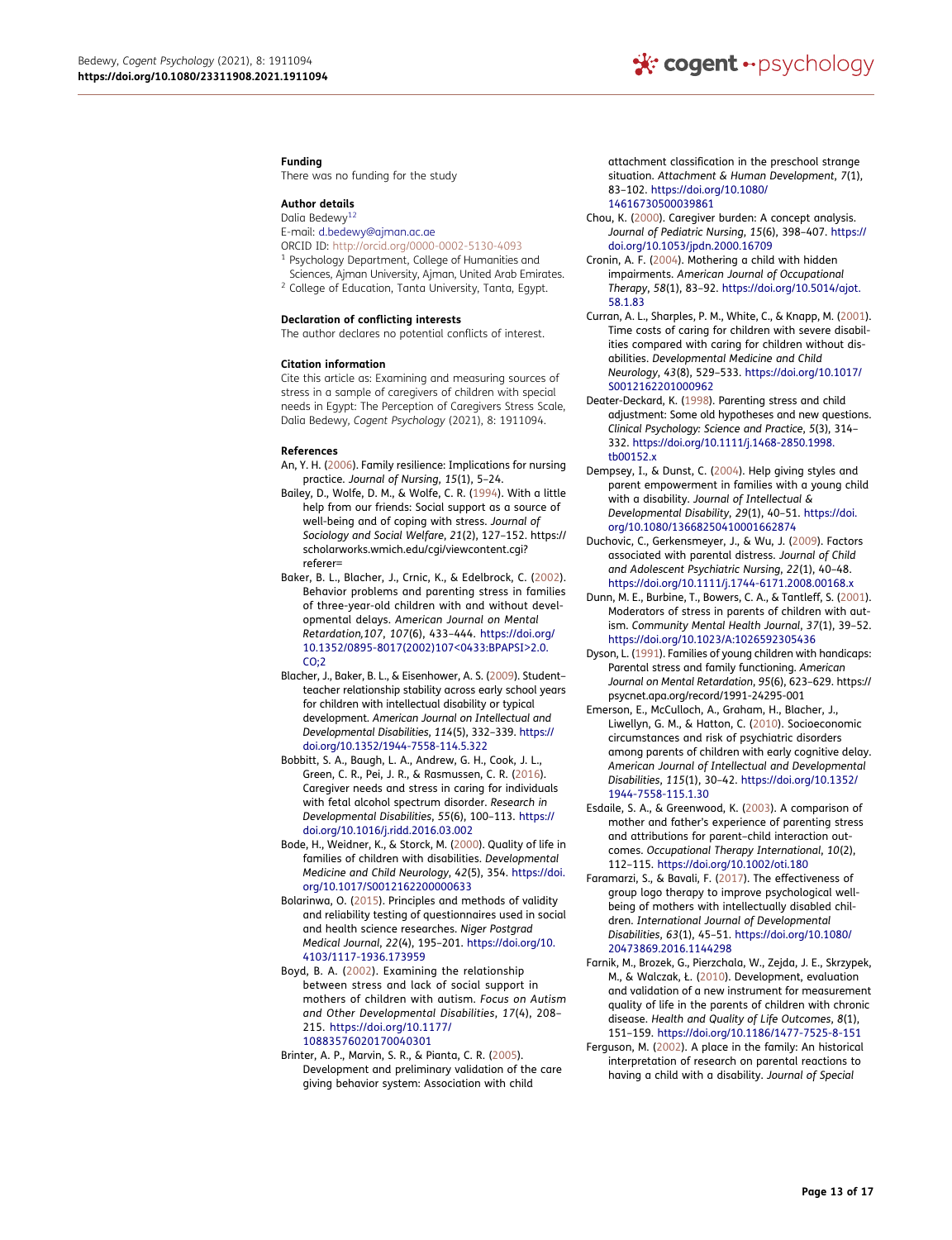*Education*, *36*(3), 124–130. 147. [https://doi.org/10.](https://doi.org/10.1177/00224669020360030201) [1177/00224669020360030201](https://doi.org/10.1177/00224669020360030201)

- <span id="page-14-10"></span>Hassall, R., Rose, J., & McDonald, J. ([2005](#page-2-11)). Parenting Stress in mothers of children with an intellectual disability: The effects of parental cognitions in relation to child characteristics and family support. *Journal of Intellectual Disability Research*, *49*(6), 405–418. [https://](https://doi.org/10.1111/j.1365-2788.2005.00673.x) [doi.org/10.1111/j.1365-2788.2005.00673.x](https://doi.org/10.1111/j.1365-2788.2005.00673.x)
- <span id="page-14-5"></span>Hayes, S. A., & Watson, S. L. ([2013](#page-2-2)). The impact of parenting stress: A meta-analysis of studies comparing the experience of parenting stress in parents of children with and without autism spectrum disorder. *Journal of Autism and Developmental Disorders*, *43*(3), 629–642. <https://doi.org/10.1007/s10803-012-1604-y>
- <span id="page-14-1"></span>Heller, T., Miller, A. B., & Hsieh, K. ([1999\)](#page-2-12). Impact of a consumer-directed family support program on adults with developmental disabilities and their family caregivers. family relations. *An Interdisciplinary Journal of Applied Family Studies*, *48*(4), 419–427. <https://doi.org/10.2307/585250>
- <span id="page-14-0"></span>Kandel, I., & Merrick, J. ([2005\)](#page-2-5). Factors affecting placement of a child with intellectual disability. *The Scientific World Journal*, *5*(6), 370–376. [https://doi.](https://doi.org/10.1100/tsw.2005.48)  [org/10.1100/tsw.2005.48](https://doi.org/10.1100/tsw.2005.48)
- <span id="page-14-17"></span>Khamis, V. [\(2007](#page-3-5)). Psychological distress among parents of children with mental retardation in the United Arab Emirates. *Social Science & Medicine*, *64*(4), 850–857. <https://doi.org/10.1016/j.socscimed.2006.10.022>
- <span id="page-14-2"></span>Kimura, M., & Yamazaki, Y. ([2013\)](#page-2-12). The lived experience of mothers of multiple children with intellectual disabilities. *Qualitative Health Research*, *23*(10), 1307– 1319. <https://doi.org/10.1177/1049732313504828>
- <span id="page-14-4"></span>Mitchell, B. M., Szczerepa, A., & Hauser-Cram, P. [\(2016](#page-2-8)). Spilling over: Partner parenting stress as a predictor of family cohesion in parents of adolescents with developmental disabilities. *Research in Developmental Disabilities*, *49*(2), 258–267. [https://](https://doi.org/10.1016/j.ridd.2015.12.007) [doi.org/10.1016/j.ridd.2015.12.007](https://doi.org/10.1016/j.ridd.2015.12.007)
- <span id="page-14-11"></span>Murphy, N. A., Caplin, B., & Young, P. C. ([2006\)](#page-3-3). The health of caregivers for children with disabilities: Care giver perspectives. *Child: Care, Health and Development*, *33*  (2), 180–187. [https://doi.org/10.1111/j.1365-2214.](https://doi.org/10.1111/j.1365-2214.2006.00644.x)  [2006.00644.x](https://doi.org/10.1111/j.1365-2214.2006.00644.x)
- <span id="page-14-16"></span>Nachshen, J. S., Garcin, N., & Minnes, P. [\(2005\)](#page-3-6). Problem behavior in children with intellectual disabilities: Parenting stress, empowerment and school services. *Mental Health Aspects of Developmental Disabilities*, *8*  (4), 105–114. https://www.semanticscholar.org/paper/ Problem-Behavior-in-Children-With-Intellectual-and-Nachshen-Garcin/dff6b3123b8c3cce5e107cba4362c24bded3ff53#citing-papers
- <span id="page-14-3"></span>Neece, C. L., Green, S. A., & Baker, B. L. [\(2012](#page-2-13)). Parenting stress and child behavior problems: A transactional relationship across time. *American Journal on Intellectual and Developmental Disabilities*, *117*(1), 48–66. <https://doi.org/10.1352/1944-7558-117.1.48>
- <span id="page-14-23"></span>Newacheck, P., Inkelas, M., & Kim, S. ([2004\)](#page-3-0). Health services use and health care expenditures for children with disabilities. *Pediatrics*, *114*(1), 79–85. [https://doi.](https://doi.org/10.1542/peds.114.1.79) [org/10.1542/peds.114.1.79](https://doi.org/10.1542/peds.114.1.79)
- <span id="page-14-24"></span>Patterson, M. [\(2002](#page-3-7)). Integrating family resilience and family stress theory. *Journal of Marriage and Family*, *64 (2), 349–60*. [https://doi.org/10.1111/j.1741-3737.](https://doi.org/10.1111/j.1741-3737.2002.00349.x)  [2002.00349.x](https://doi.org/10.1111/j.1741-3737.2002.00349.x)
- <span id="page-14-25"></span>Pusey, H., & Richards, D. ([2001\)](#page-11-1). A systematic review of the effectiveness of psychosocial interventions for

caregivers of people with dementia. *Aging & Mental Health*, *5*(2), 107–119. [https://doi.org/10.1080/](https://doi.org/10.1080/13607860120038302)  [13607860120038302](https://doi.org/10.1080/13607860120038302)

- <span id="page-14-6"></span>Rentinck, I. C., Ketelaar, M., Jongmans, M. J., & Gorter, J. W. [\(2007](#page-2-14)). Parents of children with cerebral palsy: A review of factors related to the process of adaptation. *Child: Care, Health and Development*, *33*(2), 161– 169. [https://doi.org/10.1111/j.1365-2214.2006.](https://doi.org/10.1111/j.1365-2214.2006.00643.x)  [00643.x](https://doi.org/10.1111/j.1365-2214.2006.00643.x)
- <span id="page-14-21"></span>Rosenzweig, J., Brennan, E., & Ogilvie, A. ([2002\)](#page-3-8). Workfamily fit: Voices of parents of children with emotional and behavioral disorders. *Social Work*, *47*(4), 415–424. <https://doi.org/10.1093/sw/47.4.415>
- <span id="page-14-14"></span>Ross, K. A., McMillan, T., Kelly, T., Sumpter, R., & Dorris, L. ([2011\)](#page-3-9). Friendship, loneliness and psychosocial functioning in children with traumatic brain injury. *Brain Injury*, *25*(12), 1206–1211. [https://doi.org/10.3109/](https://doi.org/10.3109/02699052.2011.609519) [02699052.2011.609519](https://doi.org/10.3109/02699052.2011.609519)
- <span id="page-14-19"></span>Saloviita, T., Italinna, M., & Leinonen, E. [\(2003](#page-3-10)). Explaining the parental stress of fathers and mothers caring for a child with intellectual disability: A double ABCX model. *Journal of Intellectual Disability Research*, *47*  (4–5), 300–312. [https://doi.org/10.1046/j.1365-2788.](https://doi.org/10.1046/j.1365-2788.2003.00492.x) [2003.00492.x](https://doi.org/10.1046/j.1365-2788.2003.00492.x)
- <span id="page-14-15"></span>Seligman, M., & Darling, R. B. [\(1997\)](#page-3-11). *Ordinary families, special children: A systems approach to childhood disability* (2nd Ed. ed.). Guilford Press.
- <span id="page-14-18"></span>Sharpley, C., Bitsika, V., & Efremidis, B. [\(1997](#page-3-12)). Influence of gender, parental health, and perceived expertise of assistance upon stress, anxiety, and depression among parents of children with autism. *Journal of Intellectual & Developmental Disability*, *22*(1), 19–28. <https://doi.org/10.1080/13668259700033261>
- <span id="page-14-13"></span>Silverman, W. K., Kurtines, W. M., Jaccard, J., & Pina, A. A. ([2009\)](#page-3-13). Directionality of change in youth anxiety treatment involving parents: An initial examination. *Journal of Consulting and Clinical Psychology*, *77*(3), 474–485. <https://doi.org/10.1037/a0015761>
- <span id="page-14-7"></span>Terwee, C. B., Mokkink, L. B., Patrick, D. L., Ostelo, R. W. J. G., Bouter, L. M., & De Vet, H. C. W. [\(2012](#page-2-15)). Rating the methodological quality in systematic reviews of studies on measurement properties: A scoring system for the COSMIN checklist. *Quality of Life Research*, *21*  (4), 651–657. [https://doi.org/10.1007/s11136-011-](https://doi.org/10.1007/s11136-011-9960-1)  [9960-1](https://doi.org/10.1007/s11136-011-9960-1)
- <span id="page-14-22"></span>Thyen, U., Kuhlthau, K., & Perrin, J. M. ([1999\)](#page-3-1). Employment, childcare, and mental health of mothers caring for children assisted by technology. *Pediatrics*, *103*(6), 1235–1242. [https://doi.org/10.](https://doi.org/10.1542/peds.103.6.1235)  [1542/peds.103.6.1235](https://doi.org/10.1542/peds.103.6.1235)
- <span id="page-14-20"></span>Upadhyaya, G. R., & Havalappanavar, N. B. [\(2008](#page-3-14)). Stress in parents of the mentally challenged. *Journal of the Indian Academy of Applied Psychology*, *34*, 53–59.
- <span id="page-14-8"></span>Van, R. M., & Selder, F. [\(1989](#page-2-16)). Parental responses to the birth of a child with down syndrome: Loss, grief and care. *Journal of Professional Practice*, *3*(2), 59–75.
- <span id="page-14-9"></span>Weiss, M. J. ([2002\)](#page-2-16). Hardiness and social support as predictors of stress in mothers of typical children, children with autism, and children with mental retardation. *Autism*, *6*(1), 115–130. [https://doi.org/10.](https://doi.org/10.1177/1362361302006001009)  [1177/1362361302006001009](https://doi.org/10.1177/1362361302006001009)
- <span id="page-14-12"></span>White, N., & Hastings, R. P. [\(2004](#page-3-3)). Social and professional support for parents of adolescents with severe intellectual disabilities. *Journal of Applied Research in Intellectual Disabilities*, *17*(3), 181–190. [https://doi.](https://doi.org/10.1111/j.1468-3148.2004.00197.x)  [org/10.1111/j.1468-3148.2004.00197.x](https://doi.org/10.1111/j.1468-3148.2004.00197.x)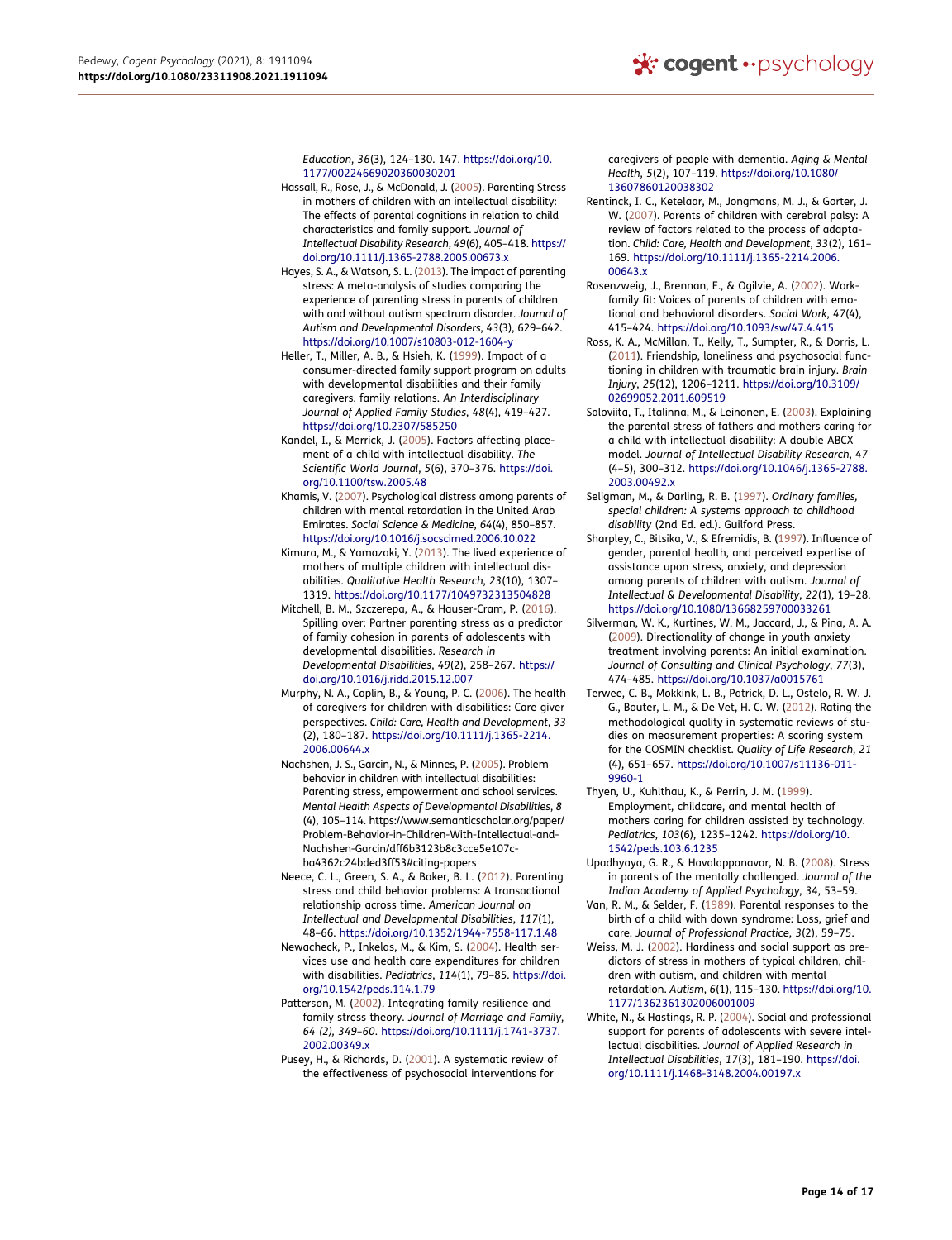|                                                                                                                        | Never | Rarely | <b>Sometimes</b> | A lot | always |
|------------------------------------------------------------------------------------------------------------------------|-------|--------|------------------|-------|--------|
| Do you think your<br>child ask you for<br>help even for things<br>he/she can do on<br>own self?                        |       |        |                  |       |        |
| Do you think caring<br>for your child takes<br>much of your time<br>that you do not<br>have time for your<br>own self? |       |        |                  |       |        |
| Do you feel tired<br>trying to balance<br>time dedicated to<br>your child and other<br>members of the<br>family?       |       |        |                  |       |        |
| Do you feel<br>embarrassed by<br>your child behavior?                                                                  |       |        |                  |       |        |
| Do you feel you lose<br>your temper for the<br>slightest reason?                                                       |       |        |                  |       |        |
| Does taking care of<br>your child<br>negatively affect<br>your relationship<br>with your family<br>and friends?        |       |        |                  |       |        |
| Do you worry for<br>the future of your<br>child if you are not<br>there for him<br>anymore?                            |       |        |                  |       |        |
| Do you think your<br>child is dependent<br>on you?                                                                     |       |        |                  |       |        |
| Is taking care of<br>your child has a<br>negative effect on<br>your physical<br>health?                                |       |        |                  |       |        |
| Do you think you<br>have no privacy<br>anymore because<br>of your child?                                               |       |        |                  |       |        |
| Do you think caring<br>for your child<br>dramatically<br>affected your social<br>life?                                 |       |        |                  |       |        |

## **Appendix 1. The Final Version of the Perceptions of Caregivers Stress (PCS) Scale**

Τ

(*Continued*)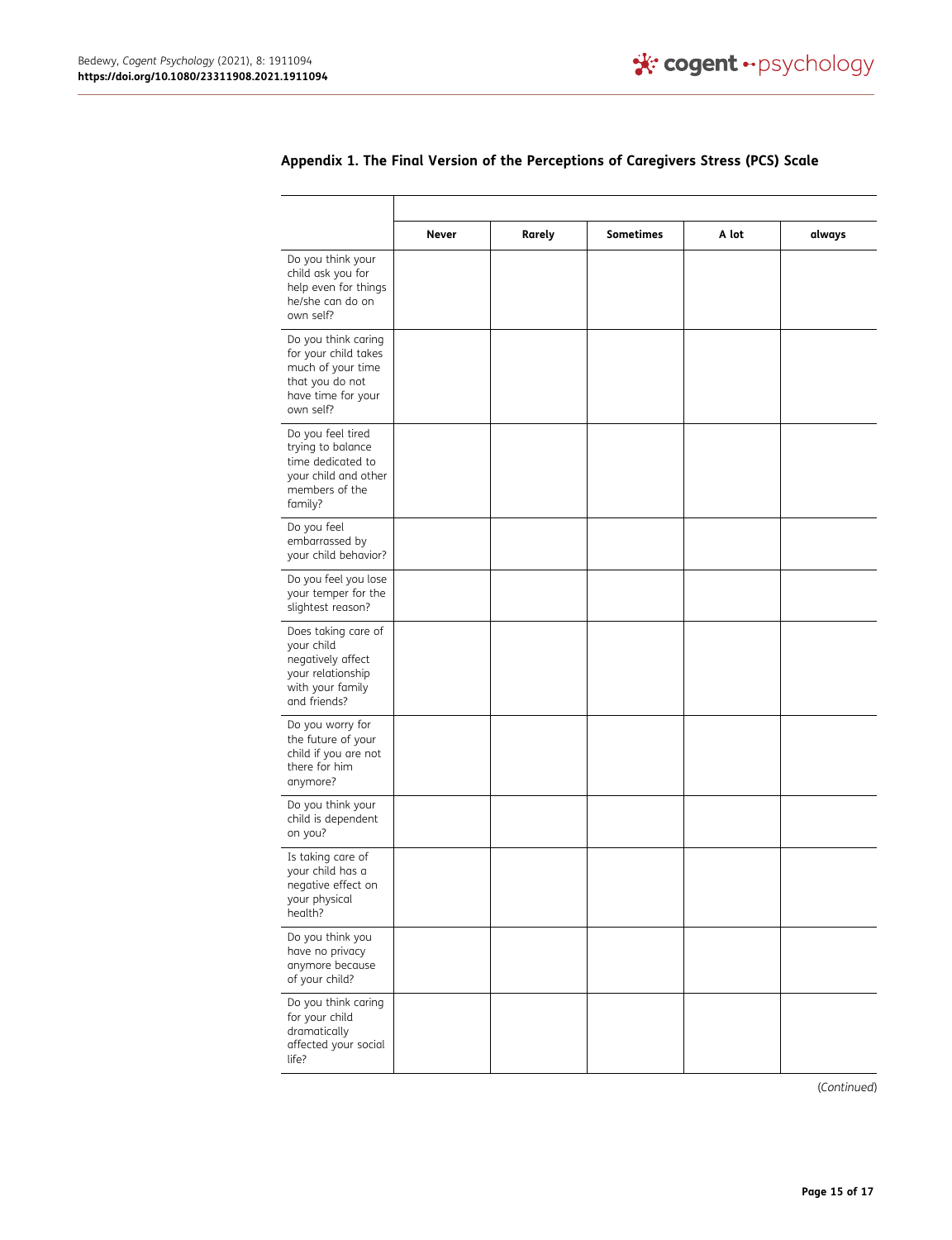his feelings?

| (Continued)                                                                         |              |        |                  |       |        |  |  |
|-------------------------------------------------------------------------------------|--------------|--------|------------------|-------|--------|--|--|
|                                                                                     |              |        |                  |       |        |  |  |
|                                                                                     | <b>Never</b> | Rarely | <b>Sometimes</b> | A lot | always |  |  |
| Do you feel<br>uncomfortable<br>inviting a friend<br>home because of<br>your child? |              |        |                  |       |        |  |  |
| Do you think you<br>are reliable and<br>responsible?                                |              |        |                  |       |        |  |  |
| Do you think you<br>have enough time<br>to sleep?                                   |              |        |                  |       |        |  |  |
| Do you feel                                                                         |              |        |                  |       |        |  |  |

| responsible?                                                                                                                  |  |  |  |
|-------------------------------------------------------------------------------------------------------------------------------|--|--|--|
| Do you think you<br>have enough time<br>to sleep?                                                                             |  |  |  |
| Do you feel<br>exhausted even<br>when doing any<br>small task?                                                                |  |  |  |
| Do you blame<br>yourself for the<br>slightest matters?                                                                        |  |  |  |
| Do you think other<br>members of your<br>family may get less<br>chances of<br>marriage because<br>of your child<br>condition? |  |  |  |
| Do you think your<br>child demands<br>require more<br>money than you<br>can afford?                                           |  |  |  |
| Do you feel tired<br>when you are<br>accompanying your<br>child?                                                              |  |  |  |
| Do you feel<br>headache with no<br>obvious reason?                                                                            |  |  |  |
| Do you feel you do<br>not do enough<br>towards your child?                                                                    |  |  |  |
| Do you feel society<br>deal with your child<br>condition with an<br>appropriate way?                                          |  |  |  |
| Do you enjoy your<br>life?                                                                                                    |  |  |  |
| Do you think your<br>child do not share                                                                                       |  |  |  |